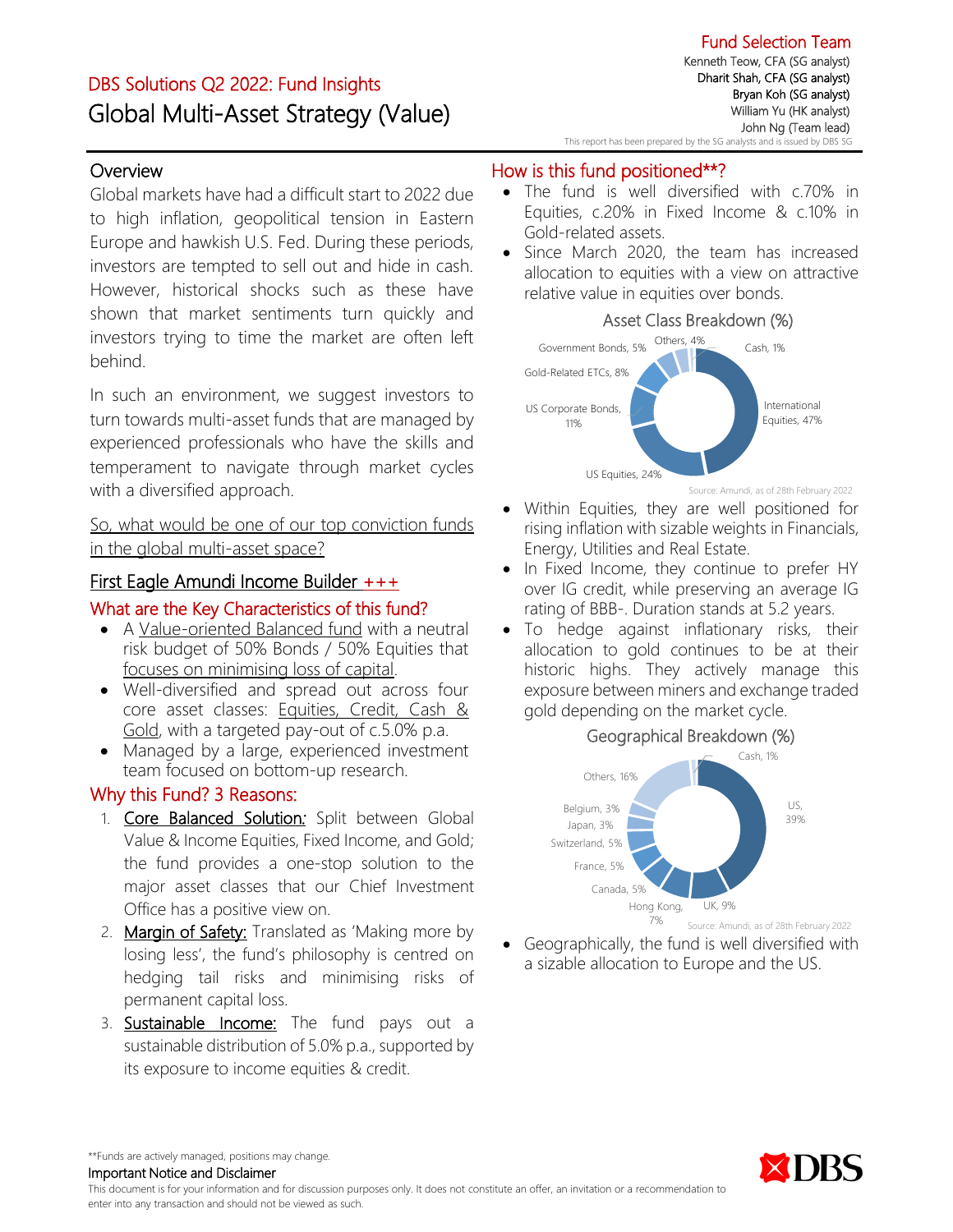- During the past year, the fund has generated strong returns through active rotation into equities & gold. Its gold allocation proved to be a drag on performance during early 2021, nevertheless, it has helped hedge against turbulent inflationary pressures in the last few months.
- Over the long term, the fund's deep value equity exposure, diversified with a mixed credit positioning and allocation to gold have provided a stable source of returns to investors.

| Performance as of 31 <sup>st</sup> March 2022 in US\$ | 1M    | 3M      | 6M      | 1YR  | <b>RYRA</b> | 5YR <sup>^</sup> |
|-------------------------------------------------------|-------|---------|---------|------|-------------|------------------|
| First Eagle Amundi Income Builder Fund                | 0.03  | $-1.01$ | 2.34    | 4.26 | 5.50        | 4.43             |
| 50% MSCI World Value + 50% Barclays Global Aggregate  | -0.38 | -3.41   | $-0.24$ | 1.89 | 5.58        | 5.07             |
| Source: Morningstar<br>^Annualized                    |       |         |         |      |             |                  |



Source: Morningstar / DBS. As of 31<sup>st</sup> March 2022

#### What are the Key Risks of this fund?

- In the Fixed Income portion of the fund, the portfolio manager has discretion to invest in nontraditional asset classes which have both higher expected yield and higher potential credit risk.
- In the Equity portion of the fund, the portfolio manager has discretion to invest in Emerging Market Equities. These have higher potential risks compared to investing in Developed Market Equities.
- The fund is risk rated 3 on a 5-point scale. Risk rating 1-5 indicates the relative rating of potential loss; "1" being the lowest and "5" being the highest.
- For a comprehensive list of the fund's risks, please consult your RM or the fund's prospectus.

#### DBS Fund Selection Proposition

At DBS, our goal is to provide our clients with a holistic approach to managing your wealth. As investors seek to preserve, diversify and build their wealth, for many, mutual funds can be integral tools. Funds are diversified, efficient tools to access different global markets with the guidance of professional asset managers.

DBS Fund Selection Team (FST) is a dedicated group of five professionals, committed to identifying high quality mutual funds which the team believes can add value for our clients. The team interviews the managers to form a research opinion on the funds and assigns a conviction rating to each of the funds reviewed. This is followed by on-going monitoring of the performance of the funds. The DBS FST Fund Rating encapsulates a qualitative assessment of the fund's competitive advantage relative to its peers.

#### DBS FST Fund Ratings

The DBS FST currently has research opinions on over 300 funds. The team reviews and assigns a rating to each fund.

This rating reflects the team's assessment of the fund's competitive advantage and represents the level of conviction that the team has with respect to the fund performing well relative to its peers and its assigned asset class benchmark over the next 18 to 36 months.

Investors should, however, note that the DBS FST Fund Rating is not a view on funds as an asset class nor is it a guarantee of a fund's performance.

| <b>Conviction Level</b> | <u>Rating</u> |
|-------------------------|---------------|
| <b>Strong Positive</b>  | $++++$        |
| <b>Positive</b>         | $+ + +$       |
| Neutral                 | $++$          |
| Low Conviction          | $\pm$         |



#### Important Notice and Disclaimer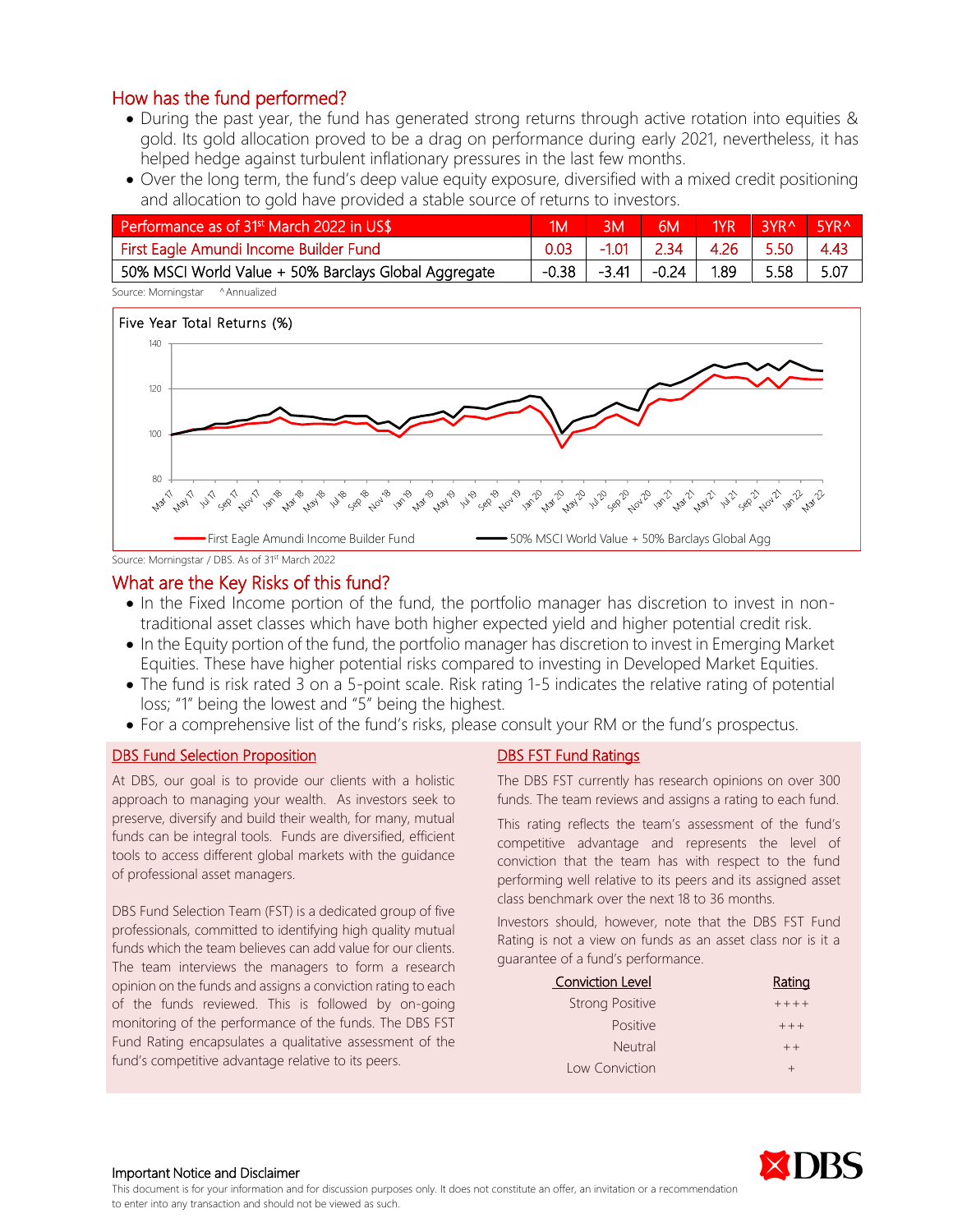# DBS Solutions Q2 2022: Fund Insights Asian Multi-Asset Strategy

Fund Selection Team Kenneth Teow, CFA (SG analyst) Dharit Shah, CFA (SG analyst) Bryan Koh (SG analyst) William Yu (HK analyst) John Ng (Team lead) This report has been prepared by the SG analysts and is issued by DBS SG

## **Overview**

Despite the rising rate environment, short-term interest rates remain at historic lows. Investors requiring income for their spending needs, especially those in or near their golden years, may be better served by pivoting away from low-yielding deposits and cash to stretch their retirement savings.

While markets remain volatile due to concerns over rate hikes, heightened inflationary pressure and the geopolitical tensions, Asia remains poised to continue its sustainable, longer term growth path, supported by trends like favourable demographics, a rising middle class and increasing digital adoption.

So, how can investors receive a sustainable income stream, while getting exposure to a range of Asia growth themes?

#### Schroder Asia More+ ++++

#### What are the Key Characteristics of this fund?

- This is an income-oriented, Asian multi-asset fund with modest capital appreciation potential.
- Designed with Singapore investors in mind, the fund may invest in Singapore-related securities and may hedge non-SGD FX exposures.
- The fund targets to distribute a 4-5% p.a. pay out (paid monthly). Decumulation and accumulation share classes are also available.

## Why this Fund? 3 Reasons:

- 1. Schroders' core area of expertise: Schroders is an established Asian multi-asset manager with flagship Asian equities and multi-asset strategies.
- 2. Diversified and broad exposures to Asia: Provides investors a diversified portfolio comprising of core asset classes of Asian Equities (including REITs) and Asian Fixed Income. The Income portion seeks to mitigate volatility, providing resilience over the long term.
- 3. Low-cost, one-stop barbell solution: The fund offers investors a relatively low-cost solution that caters to varying income needs while harvesting Asian growth.

#### How is this fund positioned\*\*?

• The fund invests across Asia Pacific (ex-Japan). Diversified with key allocations being Greater China, Singapore, Australia, and S. Korea.



Source: Schroders, as of 28th February 2022

- Fixed Income allocation has fallen to c.38%, while the average credit rating remains investment grade (BBB+).
- Asian bonds form the ballast of the portfolio's Fixed Income sleeve with Financials (c.13%) and Real Estate (c.8%) being the main issuers. The FX exposures (if any) arising from these investments are typically hedged to SGD.
- Equities remains overweight at c.59%, of which c.9% are in REITs.
- Currently, the main sectors within the Equity sleeve are Financials, IT (including electronics / hardware manufacturers like Samsung and TSMC), Communication and REITS.





\*\*Funds are actively managed, positions may change.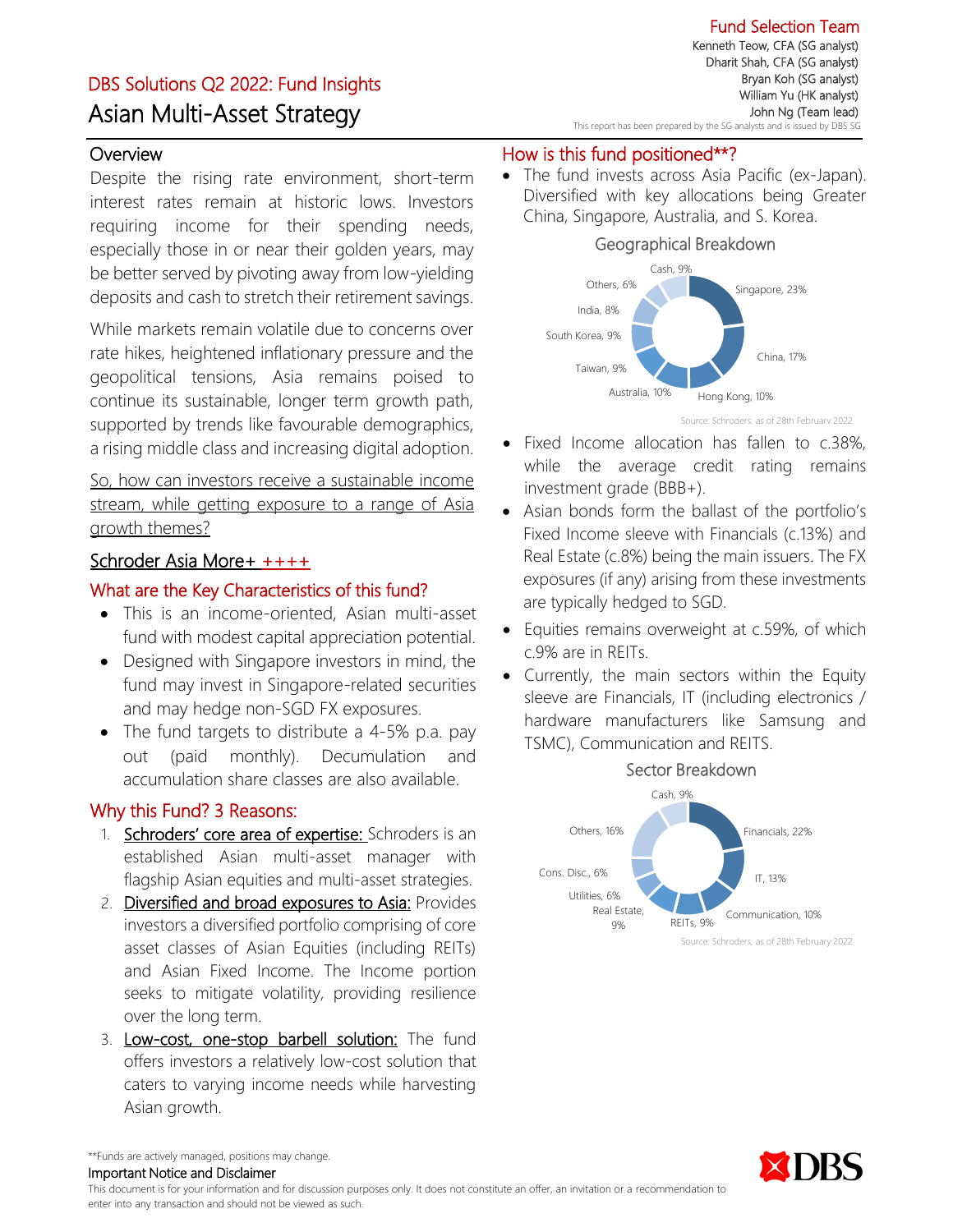- As the fund is relatively new (incepted July 2020), performance data is not available for longer periods.
- Since inception, the strategy has fared well, outperforming the index by a wide margin. This is primarily down to asset allocation – overweighting equities over fixed income in 2020 and being disciplined in taking profits in Chinese names in early 2021 while avoid distressed Chinese credits.

| Performance as of 31 <sup>st</sup> March 2022 in SGD | 1M'     |        | 6M      | 1YR     | $\mathsf{S}$ |
|------------------------------------------------------|---------|--------|---------|---------|--------------|
| Schroder Asia More+                                  |         | $-470$ | $-3.78$ | -4 94   | 7.58         |
| 50% MSCI AC APEXJ Index + 50% JPM Asia Credit        | $-1.34$ | -5.98  | -6.94   | $-9.07$ | 1 73         |

• Sector selection (exposure to REITs and Financials) has also benefited from the reflation trade.

Source: Morningstar ^Annualized, Since Inception July 2020



Source: Morningstar / DBS. As of 31st March 2022

#### What are the Key Risks of this fund?

- Despite attractive past returns, Asia Pacific ex-Japan equities have historically been volatile (average standard deviation of 15%). Geopolitical risks like trade tensions as well as general economic slowdowns globally or even in Chinese economy could create headwinds.
- The fund is risk rated 3 on a five-point scale. Risk rating 1-5 indicates the relative rating of potential loss; "1" being the lowest and "5" being the highest.
- For a comprehensive list of the fund's risks, please consult your RM or the fund's prospectus.

#### DBS Fund Selection Proposition

At DBS, our goal is to provide our clients with a holistic approach to managing your wealth. As investors seek to preserve, diversify and build their wealth, for many, mutual funds can be integral tools. Funds are diversified, efficient tools to access different global markets with the guidance of professional asset managers.

DBS Fund Selection Team (FST) is a dedicated group of professionals, committed to identifying high quality mutual funds which the team believes can add value for our clients. The team interviews the managers to form a research opinion on the funds and assigns a conviction rating to each. This is followed by on-going monitoring of the performance of the funds. The DBS FST Fund Rating encapsulates a qualitative assessment of the fund's competitive advantage relative to its peers.

# DBS FST Fund Ratings

The DBS FST currently has research opinions on over 300 funds. The team reviews and assigns an appropriate rating to these funds.

This rating reflects the team's assessment of the fund's competitive advantage and represents the level of conviction that the team has with respect to the fund performing well relative to its peers and its assigned asset class benchmark over the next 18 to 36 months.

Investors should, however, note that the DBS FST Fund Rating is not a view on funds as an asset class nor is it a guarantee of a fund's performance.

| <b>Conviction Level</b> | Rating  |
|-------------------------|---------|
| <b>Strong Positive</b>  | $+++++$ |
| <b>Positive</b>         | $+ + +$ |
| <b>Neutral</b>          | $++$    |
| Low Conviction          | $^{+}$  |



\*\*Funds are actively managed, positions may change.

Important Notice and Disclaimer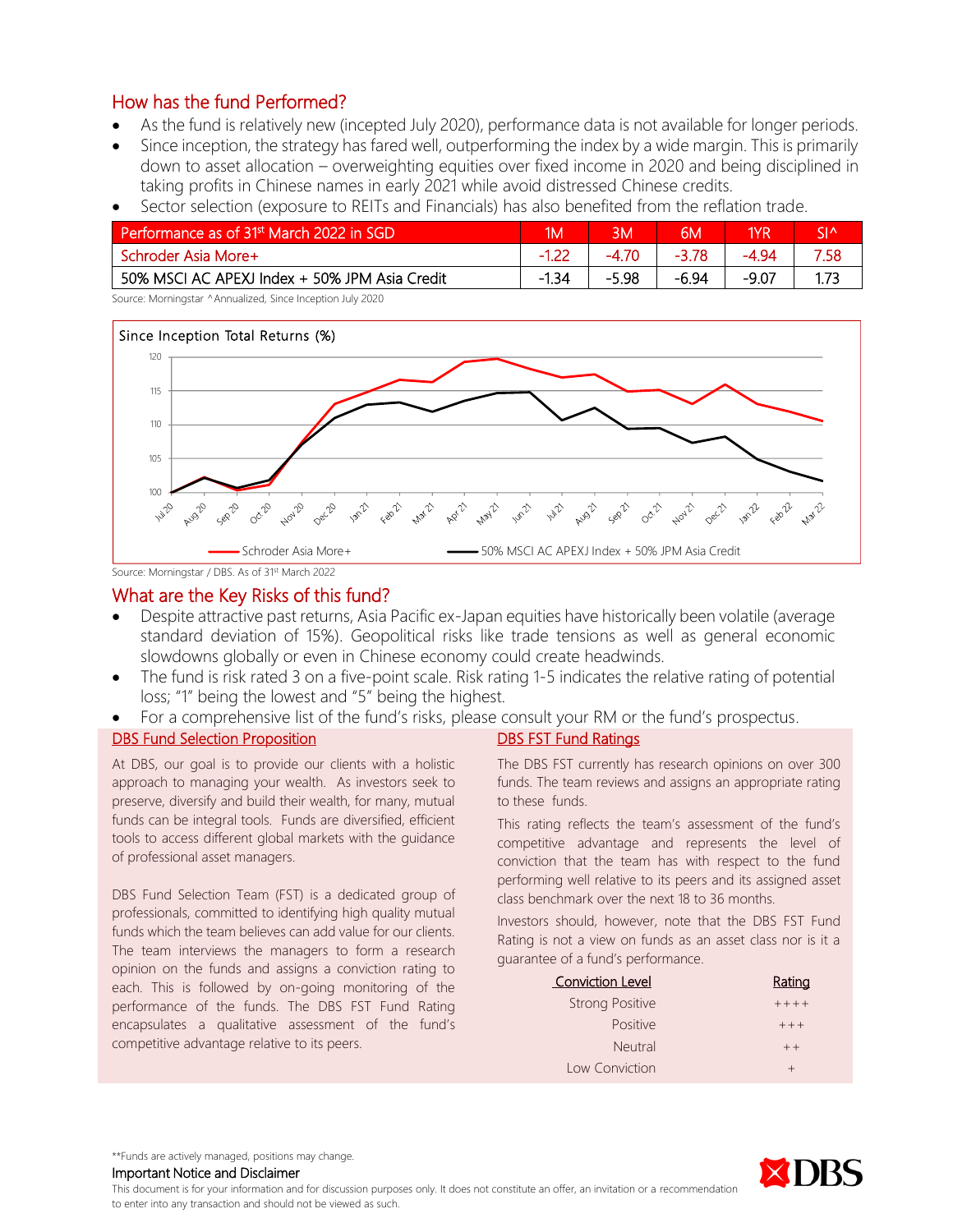# DBS Solutions Q2 2022: Fund Insights Global Aggregate Bonds

Fund Selection Team Kenneth Teow, CFA (SG analyst) Dharit Shah, CFA (SG analyst) Bryan Koh (SG analyst) William Yu (HK analyst) John Ng (Team lead) This report has been prepared by the SG analysts and is issued by DBS SG

## **Overview**

The income portion of the DBS Barbell Strategy advocates allocations to income-generating assets that can provide stability for portfolios. Income also continues to be sought-after by many investors. As spreads widen alongside rising rates, investors are now presented with an attractive yield environment, albeit with geopolitical and inflation headwinds.

Given the headwinds to fixed income, particularly on the rates front, it is prudent to be nimble on duration positioning while staying diversified.

So, how can investors add resilience to their fixed income portfolios while harvesting non-traditional risk premiums?

## JPMorgan Income Fund ++++ What are the Key Characteristics of this fund?

- Flexible fixed income fund with a broad mandate and dynamic duration positioning. Seeks to pay predictable income of c.4.5-5% p.a.
- 3 core Fixed Income sleeves: Securitized Credit, Corporate Credit and Emerging Markets (EMD). Securitized features prominently and offers diversification to traditional bond portfolios.
- Controlled risk profile, with the fund targeting an annual volatility of 4-6%. Historically, the fund has kept within this level (2020 being an exception).

## Why this Fund? 4 Reasons:

- 1. Diversified Risk Premiums: The fund offers diversification from corporate bonds through nontraditional US securitized credit exposure.
- 2. Seasoned Managers: Veteran co-PMs Tom Hauser, Drew Headley and Andrew Norelli have extensive experience - over 25 years on average.
- 3. JPM's Fixed Income capabilities: The PMs leverages JPM's vast fixed income resources (>180 investment professionals). Several sub-teams are also involved in the flagship JPM Global Income Fund  $++++$ .
- 4. Lower Sensitivity to Rates: The fund's relatively lower duration and attractive yield helps insulate against higher rates.

## How is this fund positioned\*\*?

• The fund typically allocates c.40-55% to Securitized Credits such as mortgage-backed securities (MBS), asset-backed securities (ABS), and commercial mortgage-backed securities (CMBS). Current exposure is c.52%.





In terms of Corporate Credit, the fund continues to favour high yield (HY) over investment grade (IG) due to the above-trend growth and positive fundamental outlook. HY also structurally has lower duration in comparison.



Source: JPM, as of 28th February 2022

- Geographically, while the US dominates (c.89%), the fund has flexibility to invest globally.
- Current portfolio's duration is 1.9 years with a YTM of 5.1%. Average credit rating is BBB.

## Some of the key investment themes\*\*?

- Unconstrained Approach: Adopts a multi-sector approach across various fixed income sectors and countries to achieve consistent income. Favouring HY, securitized credit and selective on emerging markets debt
- Active and Dynamic Duration Management: The team has kept duration low over the past year, mitigating the impact of rising rates. It is currently at ~1.9 years.



\*\*Funds are actively managed, positions may change.

Important Notice and Disclaimer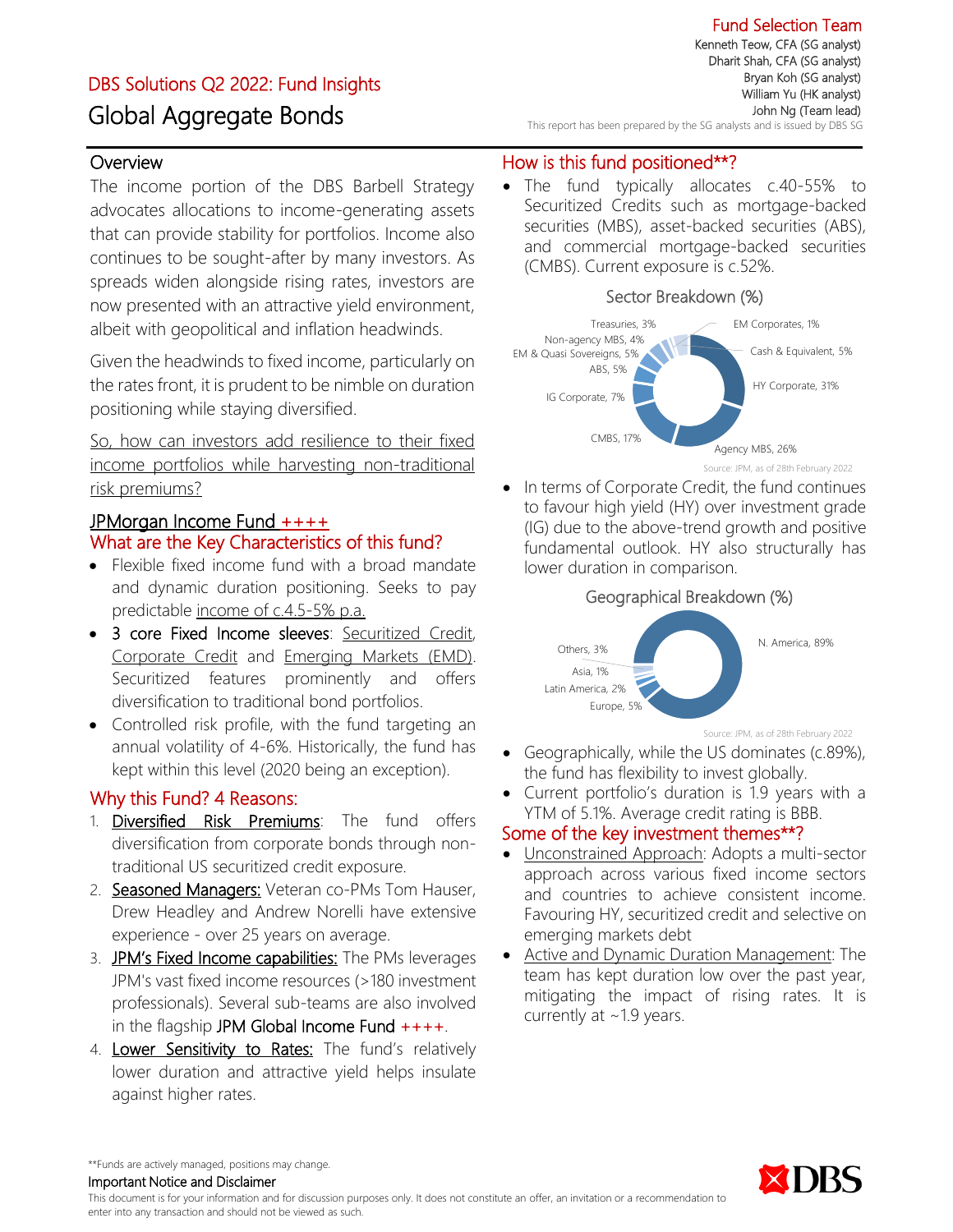- Despite a modestly higher volatility profile, the fund has managed to generate meaningful alpha against the index over most periods. The fund also had positive calendar years 2020 and 2021.
- This year, despite the headwinds of rising rates and widening spreads, the fund continues to add relative value – primarily through its lower duration positioning.

| Performance as of 31 <sup>st</sup> March 2022 in US\$ | MN)     | 3M      | 6M      | 1 <sub>VR</sub> | 3YR <sup>^</sup> | 5YR <sup>A</sup> |
|-------------------------------------------------------|---------|---------|---------|-----------------|------------------|------------------|
| JPM Income Fund                                       | $-0.14$ | $-2.42$ | $-2.90$ | $-1.60$         | 2.79             |                  |
| Bloomberg Global Aggregate                            | $-3.05$ | $-6.16$ | -6.79   | $-6.40$         | 0.69             | 1.70             |
| Source: Morningstar<br>^Annualized                    |         |         |         |                 |                  |                  |



Source: Morningstar / DBS. As of 31st March 2022

#### What are the Key Risks of this fund?

- Fixed-income securities are subject, among other things, to the risk of the issuers or a guarantor's inability to meet principal and interest payments on its obligations as well as to price volatility.
- The Fund may invest in EM, securitized and global debt securities issued by governments, government-related or corporate entities and may use derivatives. These have historically been subject to price movements, generally due to interest rates, currency and/or bond markets.
- The fund is risk rated 3 on a 5-point scale. Risk rating 1-5 indicates the relative loss potential; "1" being the lowest and "5" being the highest.
- For a comprehensive list of the fund's risks, please consult your RM or the fund's prospectus.

#### DBS Fund Selection Proposition

At DBS, our goal is to provide our clients with a holistic approach to managing your wealth. As investors seek to preserve, diversify and build their wealth, for many, mutual funds can be integral tools. Funds are diversified, efficient tools to access different global markets with the guidance of professional asset managers.

DBS Fund Selection Team (FST) is a dedicated group of professionals, committed to identifying high quality mutual funds which the team believes can add value for our clients. The team interviews the managers to form a research opinion on the funds and assigns a conviction rating to each. This is followed by on-going monitoring of the performance of the funds. The DBS FST Fund Rating encapsulates a qualitative assessment of the fund's competitive advantage relative to its peers.

#### DBS FST Fund Ratings

The DBS FST currently has research opinions on over 300 funds. The team reviews and assigns an appropriate rating to these funds.

This rating reflects the team's assessment of the fund's competitive advantage and represents the level of conviction that the team has with respect to the fund performing well relative to its peers and its assigned asset class benchmark over the next 18 to 36 months.

Investors should, however, note that the DBS FST Fund Rating is not a view on funds as an asset class nor is it a guarantee of a fund's performance.

| <b>Conviction Level</b> | <u>Rating</u> |
|-------------------------|---------------|
| <b>Strong Positive</b>  | $+++++$       |
| <b>Positive</b>         | $++ +$        |
| <b>Neutral</b>          | $++$          |
| Low Conviction          |               |



#### Important Notice and Disclaimer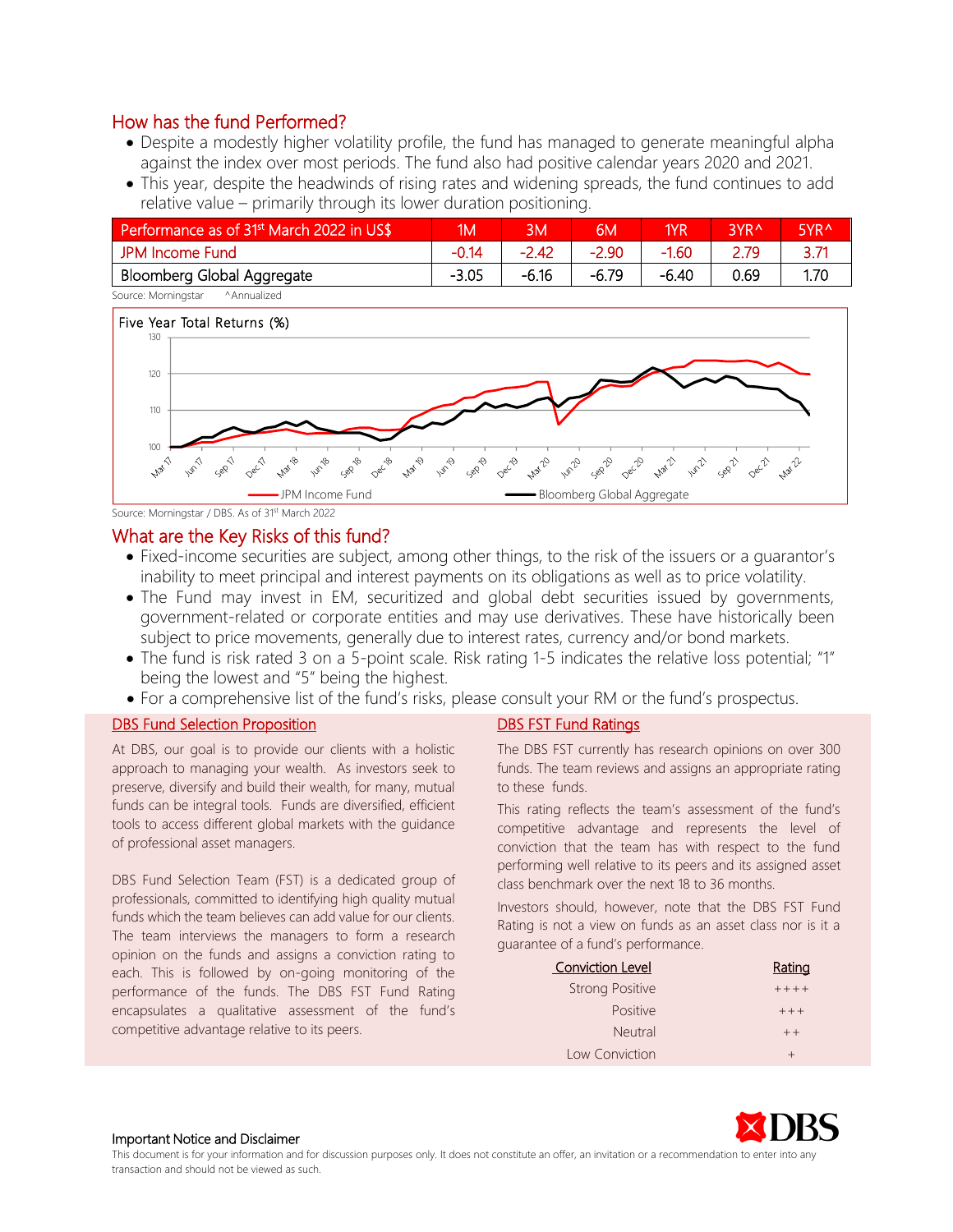# DBS Solutions Q2 2022: Fund Insights Global Credit (Preferred Securities)

## **Overview**

The income portion of the DBS Barbell Strategy advocates allocations to income-generating assets that can provide stability for portfolios. Income also continues to be sought-after by many investors and as spreads widen alongside rising rates, investors are now presented with an attractive yield environment, albeit with geopolitical and inflation headwinds.

Given this backdrop, the DBS Chief Investment Office is positive on the global Financials sector as it is a direct beneficiary of rate hikes. Infrastructure, Energy, Utilities and Real Estate also provides portfolio resilience.

So, how can investors add resilience to their fixed income portfolios?

## Manulife Preferred Securities Income +++

#### What are the Key Characteristics of this fund?

- Diversified strategy primarily investing across the US preferred securities' universe, with a bias towards preferred debts over stocks (to mitigate impact of withholding taxes).
- Preferred securities rank between senior bonds and common stocks in the capital structure of corporates are an important source of regulatory capital (particularly for Financials).
- Experienced PMs manage this strategy with a 20 year track record and are supported by a team of ~15 credit research analysts.

## Why this Fund? 3 Reasons:

- 1. Lower Sensitivity to Rates: The fund's relatively lower duration, fixed-to-floating rates securities and attractive yield helps insulate against higher rates.
- 2. Strong Fundamentals: Post Global Financial Crisis, banks have deleveraged and now have capital buffers near record highs. Banks also tend to enjoy higher profit margins when interest rates rise. Significant investments in renewable energy also provides support for electric Utilities firms.
- 3. Attractive valuations and payouts: A combination of spreads widening and higher rates has translated to attractive valuations with a c.5.5-6% payout.

Fund Selection Team Kenneth Teow, CFA (SG analyst) Dharit Shah, CFA (SG analyst) Bryan Koh (SG analyst) William Yu (HK analyst) John Ng (Team lead) This report has been prepared by the SG analysts and is issued by DBS SG

## How is this fund positioned\*\*?

- Positioning tends to be more defensive compared to peers, with a focus biased towards regulated Utilities over Financials (no exposures to contingent convertibles  $-$  i.e. "CoCos")
- Well-diversified portfolio with c.100 holdings across various industry sectors.
- Structurally overweight to Utilities and Energy while underweight to Financials (index ~75%)



Source: Manulife, as of 28th February 2022

- Duration is moderate at 3.6 years with average credit quality of BBB-. Portfolio YTM is 5.5%.
- The bulk of the fund's exposure is in Unsecured and Subordinated debt (c.67%). Secured debt make up c.1%. Debt-type preferred instruments do not incur withholding tax for non-US investors.

#### Geographical Breakdown



Source: Manulife, as of 28th February 2022

• Geographically, majority of the fund's holdings are US companies, with the remainder mainly from other developed geographies including Canada, UK, Japan and Europe.

\*This fund feeds into the Jupiter Dynamic Bond Fund. \*\*Funds are actively managed, positions may change.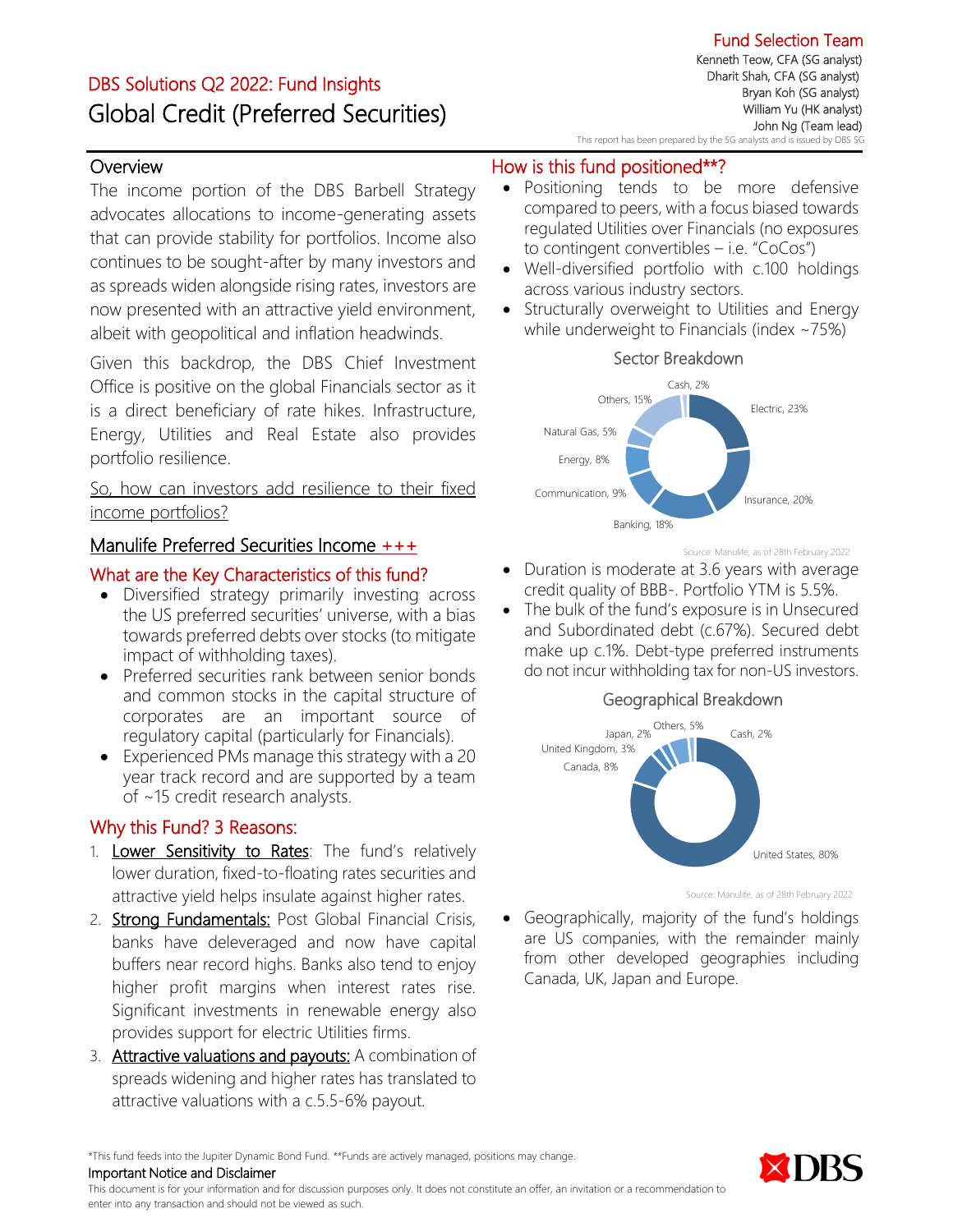- Since the fund's inception, the fund has performed in line with the ETF. The fund had a steeper decline in March 2020 due to higher credit exposures and Retail Preferreds holdings which the PMs have trimmed.
- In 2021, the fund recovered strongly, benefitting from increased appetite for income given low rates and tightening spreads. The fund's defensive interest rate posturing has also benefited in 2022.

| Performance as of 31 <sup>st</sup> March 2022 in US\$ | 1M   |       | 6M    | 1YR     | RYR ^ | <b>CIA*</b> |
|-------------------------------------------------------|------|-------|-------|---------|-------|-------------|
| Manulife GF Preferred Securities Income Fund          | 0.26 | -5 14 | -5 04 |         | 4.38  | 4.38        |
| iShares Preferred and Income Securities ETF           | በ 79 | -6.94 | -4.48 | $-0.67$ | 4.99  | 4.42        |



Source: Morningstar / DBS. As of 31<sup>st</sup> March 2022

#### What are the Key Risks of this fund?

- The portfolio manager has discretion to invest in non-traditional asset classes (such as convertible securities and preferred stock) which have both higher expected yield and higher potential credit risk than traditional fixed income funds.
- The fund is risk rated 4 on a 5-point scale. Risk rating 1-5 indicates the relative rating of potential loss; "1" being the lowest and "5" being the highest.
- For a comprehensive list of the fund's risks, please consult your RM or the fund's prospectus.

#### **DBS Fund Selection Proposition**

At DBS, our goal is to provide our clients with a holistic approach to managing your wealth. As investors seek to preserve, diversify and build their wealth, for many, mutual funds can be integral tools. Funds are diversified, efficient tools to access different global markets with the guidance of professional asset managers.

DBS Fund Selection Team (FST) is a dedicated group of professionals, committed to identifying high quality mutual funds which the team believes can add value for our clients. The team interviews the managers to form a research opinion on the funds and assigns a conviction rating to each. This is followed by on-going monitoring of the performance of the funds. The DBS FST Fund Rating encapsulates a qualitative assessment of the fund's competitive advantage relative to its peers.

#### DBS FST Fund Ratings

The DBS FST currently has research opinions on over 300 funds. The team reviews and assigns an appropriate rating to these funds.

This rating reflects the team's assessment of the fund's competitive advantage and represents the level of conviction that the team has with respect to the fund performing well relative to its peers and its assigned asset class benchmark over the next 18 to 36 months.

Investors should, however, note that the DBS FST Fund Rating is not a view on funds as an asset class nor is it a guarantee of a fund's performance.

| <b>Conviction Level</b> | Rating    |
|-------------------------|-----------|
| <b>Strong Positive</b>  | $+ + + +$ |
| <b>Positive</b>         | $+ + +$   |
| Neutral                 | $++$      |
| Low Conviction          |           |



\*\*Funds are actively managed, positions may change.

Important Notice and Disclaimer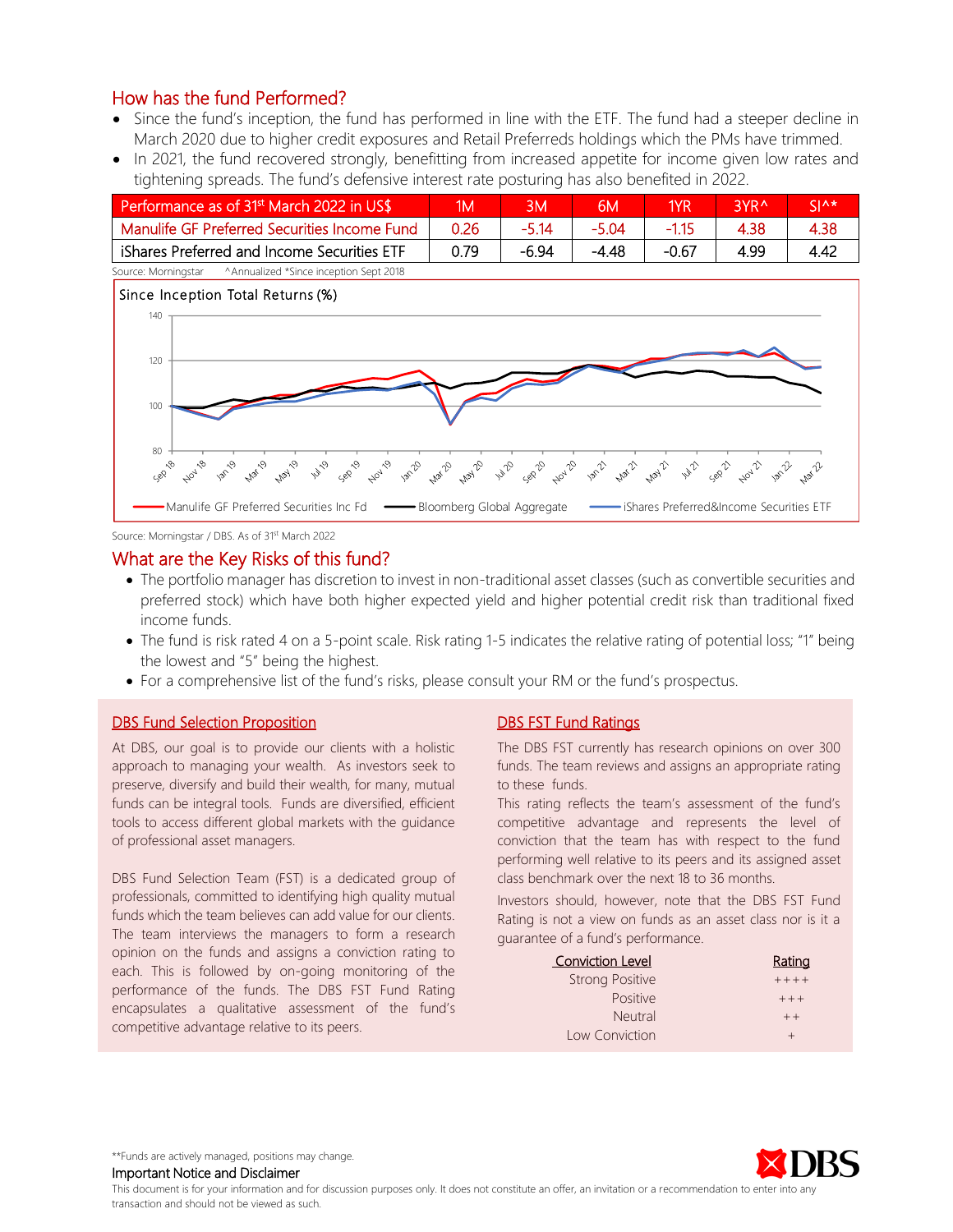# DBS Solutions Q2 2022: Fund Insights ESG Asia Credit

Fund Selection Team Kenneth Teow, CFA (SG analyst) Dharit Shah, CFA (SG analyst) Bryan Koh (SG analyst) William Yu (HK analyst) John Ng (Team lead) This report has been prepared by the SG analysts and is issued by DBS SG

j

## **Overview**

Environmental, Social & Governance (ESG) related investments have received record inflows over the past few years. COVID-19 pandemic resulted in a greater push for sustainable development and was a timely reminder to policymakers and investors on the importance of long-term sustainable goals and to take into account ESG factors alongside financial metrics to achieve measurable, positive ESG impact.

Sustainable investing is here to stay, and Asia plays an important role in this paradigm to tackle global environmental issues. Many companies face increasing regulatory pressure to reduce pollution and emissions. The increase in ESG awareness is also likely to bring about greater governance standards, transparency, and quality of disclosures. The region is also poised to accelerate in the transition to cleaner, lower-carbon economies as quality companies with superior ESG attributes starts to become compelling.

So how can you invest in the Asian Sustainable space?

## Manulife Sustainable Asia Bond +++

#### What are the Key Characteristics of this fund?

- ESG Asian credit portfolio focused on best-inclass issuers that demonstrates strong or improving sustainability attributes.
- Diversified portfolio across Asian countries and sectors, with flexibility to invest up to 35% in high yield and 10% in local currency bonds.
- Opportunistically invests into ESG-themed bonds (e.g. Green, Blue bonds) where proceeds contribute to E, S or G projects.
- Fund targets a 3-4% p.a. monthly distributions coming from income & realized capital gains.

## Why this Fund? 3 Reasons:

- 1. **Doing Well**: Asian sustainable bonds have historically delivered similar returns to traditional bonds while displaying less carbon footprint.
- 2. **Doing Good**: Fast-growing asset class with diversification benefits for global investors.
- 3. The People: Experienced co-PMs are responsible for asset allocation and supported by dedicated ESG and regional credit research team.

## How is this fund positioned\*\*?

- At the heart of a Sustainable strategy, credits in its investible universe are screened with exclusion criteria from inferior ESG attributes.
- Historically overweight Banks (c.22%) and Real Estate (c.14%) sectors as the two are on the forefront of sustainability development. Else, it is diversified across sectors to reduce portfolio correlation.



- Fund has average IG credit rating, with majority of credits between BBB (c. 47%) and A (c.21%).
- China exposure is an underweight (c.25% vs c.31%), whilst diversified across other locations like Singapore (c.13%), Indonesia (c.13%) and S. Korea (c.12%).

#### Regional Exposure (%)



Source: Manulife, 28th February 2022

- High yield exposures currently at c.22%, adding selective risk within higher quality China property names. Fund has a short duration profile of ~5yrs amidst rising rates environment.
- Exposures to ESG Bonds stood at c.33% with supply of new ESG bonds and related issuances to increase.



<sup>\*\*</sup>Funds are actively managed, positions may change.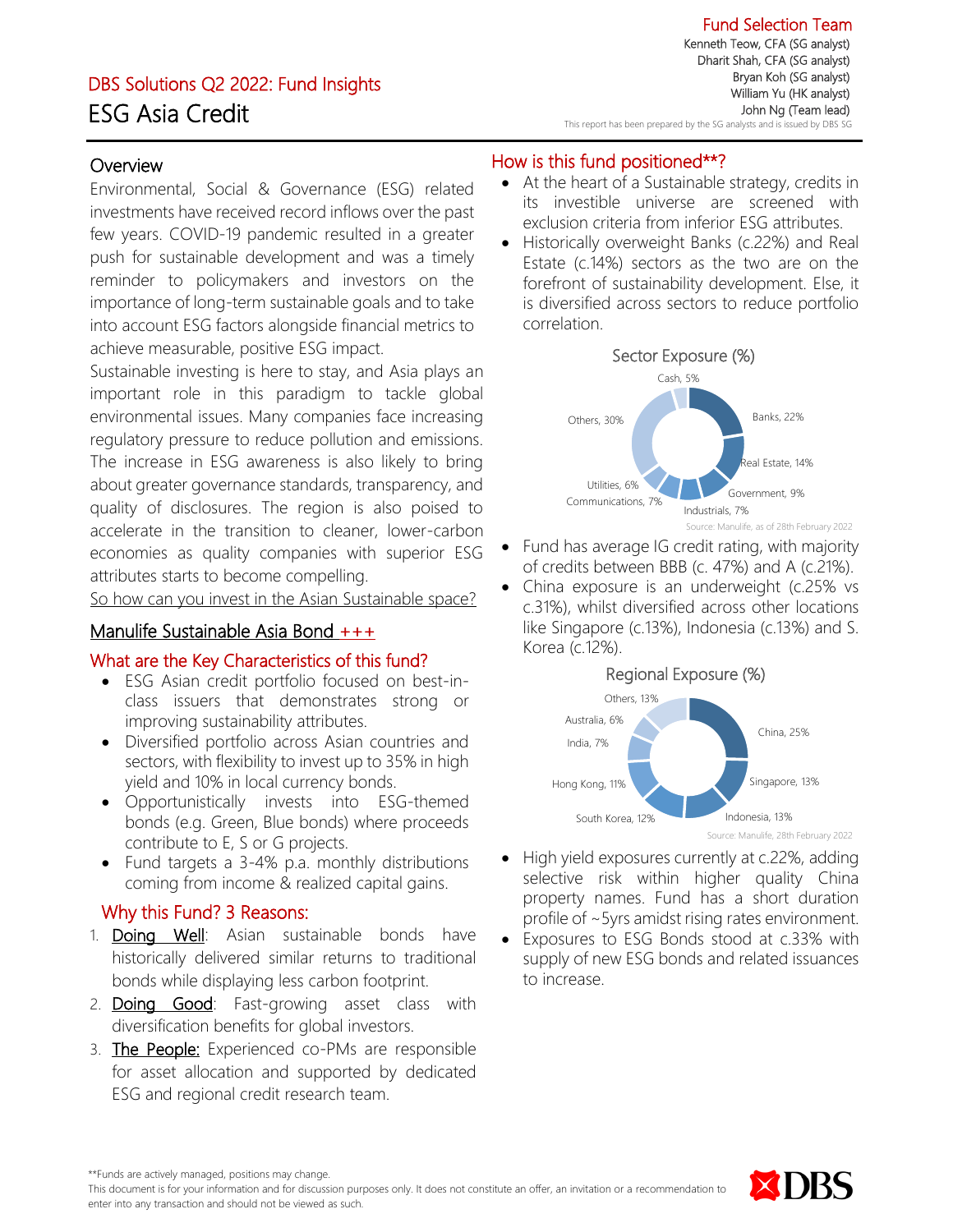- The fund has performed reasonably in line with indices since inception, providing investors with defensive characteristics and an attractive yield with similar portfolio characteristics to its traditional Asian credit peers.
- Investors should expect Fixed Income as an asset class should continue to face pressure following weakened global credit markets from tighter monetary conditions amid heightened inflationary pressures; particularly so with Asian Credits as headwinds continues to develop for Chinese Property.

| Performance as of 31 <sup>st</sup> March 2022 - US\$                 | 1M      | <b>BM</b> | 6M      | 1YR     | $\zeta$ $\star$ $\wedge$ |
|----------------------------------------------------------------------|---------|-----------|---------|---------|--------------------------|
| Manulife GF Sustainable Asia Bond Fund                               | $-2.03$ | $-7.60$   | $-9.86$ | -9.70   | -5.85                    |
| JPM Asia Credit                                                      | $-2.03$ | -6.29     | $-7.56$ | $-7.49$ | -4.63                    |
| *Since Incention of August 2020<br>Source: Morninastar<br>Annualized |         |           |         |         |                          |



Source: Morningstar / DBS. As of 31<sup>st</sup> March 2022

#### What are some Key Risks of this fund?

- Fund has exposure to some of the higher yielding sector within the fixed income space such as high yield and emerging market corporates and hence may be exposed to increased credit risks.
- The fund is risk rated 3 on a five-point scale. Risk rating 1-5 indicates the relative rating of potential loss; "1" being the lowest and "5" being the highest.
- For a comprehensive list of the fund's risks, please consult your RM or the fund's prospectus.

#### **DBS Fund Selection Proposition**

At DBS, our goal is to provide our clients with a holistic approach to managing your wealth. As investors seek to preserve, diversify and build their wealth, for many, mutual funds can be integral tools. Funds are diversified, efficient tools to access different global markets with the guidance of professional asset managers.

DBS Fund Selection Team (FST) is a dedicated group of professionals, committed to identifying high quality mutual funds which the team believes can add value for our clients. The team interviews the managers to form a research opinion on the funds and assigns a conviction rating to each. This is followed by on-going monitoring of the performance of the funds. The DBS FST Fund Rating encapsulates a qualitative assessment of the fund's competitive advantage relative to its peers.

#### DBS FST Fund Ratings

The DBS FST currently has research opinions on over 300 funds. The team reviews and assigns an appropriate rating to these funds.

This rating reflects the team's assessment of the fund's competitive advantage and represents the level of conviction that the team has with respect to the fund performing well relative to its peers and its assigned asset class benchmark over the next 18 to 36 months.

Investors should, however, note that the DBS FST Fund Rating is not a view on funds as an asset class nor is it a guarantee of a fund's performance.

| <b>Conviction Level</b> | Rating  |
|-------------------------|---------|
| <b>Strong Positive</b>  | $+++++$ |
| <b>Positive</b>         | $+ + +$ |
| <b>Neutral</b>          | $++$    |
| Low Conviction          | $\div$  |



#### Important Notice and Disclaimer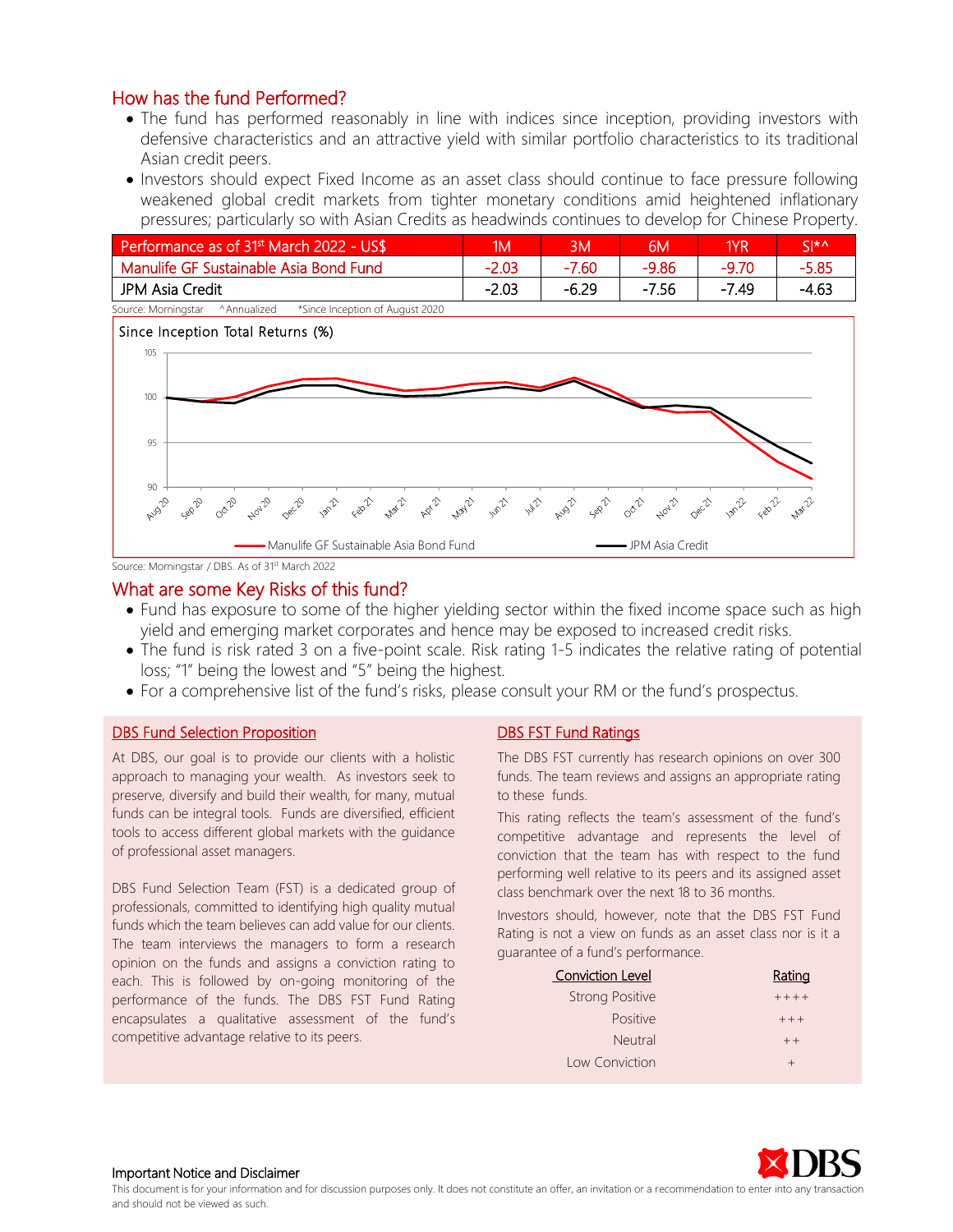# DBS Solutions Q2 2022: Fund Insights Global Equities

Fund Selection Team Kenneth Teow, CFA (SG analyst) Dharit Shah, CFA (SG analyst) Bryan Koh (SG analyst) William Yu (HK analyst) John Ng (Team lead) This report has been prepared by the SG analysts and is issued by DBS SG

## **Overview**

The first quarter of 2022 marked a turbulent start to the year, characterised by major central banks adopting a hawkish stance amid persistent inflationary pressures and compounded by the Russian-Ukraine conflict.

Against this backdrop, equities have come under pressure, although it is now off the lows following the rebound in March. Looking ahead, we remain constructive on equities, but believe that the headwinds warrants adopting a portfolio of higher quality, best-in-class and lower volatility companies. Empirically, low-volatility equity investing has also

helped to improve investors' risk-adjusted returns over time.

So, what would be one of our top convictions lowvolatility Global Equity strategy?

## AB Low Volatility Equity Portfolio ++++

## What are the Key Characteristics of this fund?

- "QSP" Focused on identifying Quality global businesses with Stable and sustainable cashflows at attractive Prices.
- Led by 2 co-PMs with extensive investment experience averaging over 20 years.
- Due to its quality positioning, we expect this fund to be resilient in volatile markets, while participating reasonably in rising markets

## Why this Fund? 3 Reasons:

- 1. Lower-Volatility Strategy: Paying the right price for quality companies with stable cashflows and avoiding those with stretched valuations can help reduce volatility.
- 2. Inflation-Resilient Portfolio: The fund holds companies with strong cash flows and resilient business models with pricing power.
- 3. Better Downside Protection: The fund targets a downside capture of 70% and an upside capture of 90%. This helps protect against down markets but also allows active participation in up markets.

## How is this fund positioned\*\*?

• The highest conviction sectors are in IT, Consumer Disc., Financials and Health Care.



- In IT, they like 'quality compounders' with pricing power such as Oracle, Microsoft, and Apple. In Financials, the fund favours banks as these are beneficiaries of inflation.
- The fund also has increased exposures to defensive sectors (Staples, Utilities and Healthcare) given the relatively attractive valuations.
- Remains underweight to hyper growth stocks



Source: AB; as of 28th February 2022

given the vulnerability to rising rate environment.

• Geographically, the fund invests globally across developed markets. It is currently underweight in the US while overweight in Europe.



\*\*Funds are actively managed, positions may change.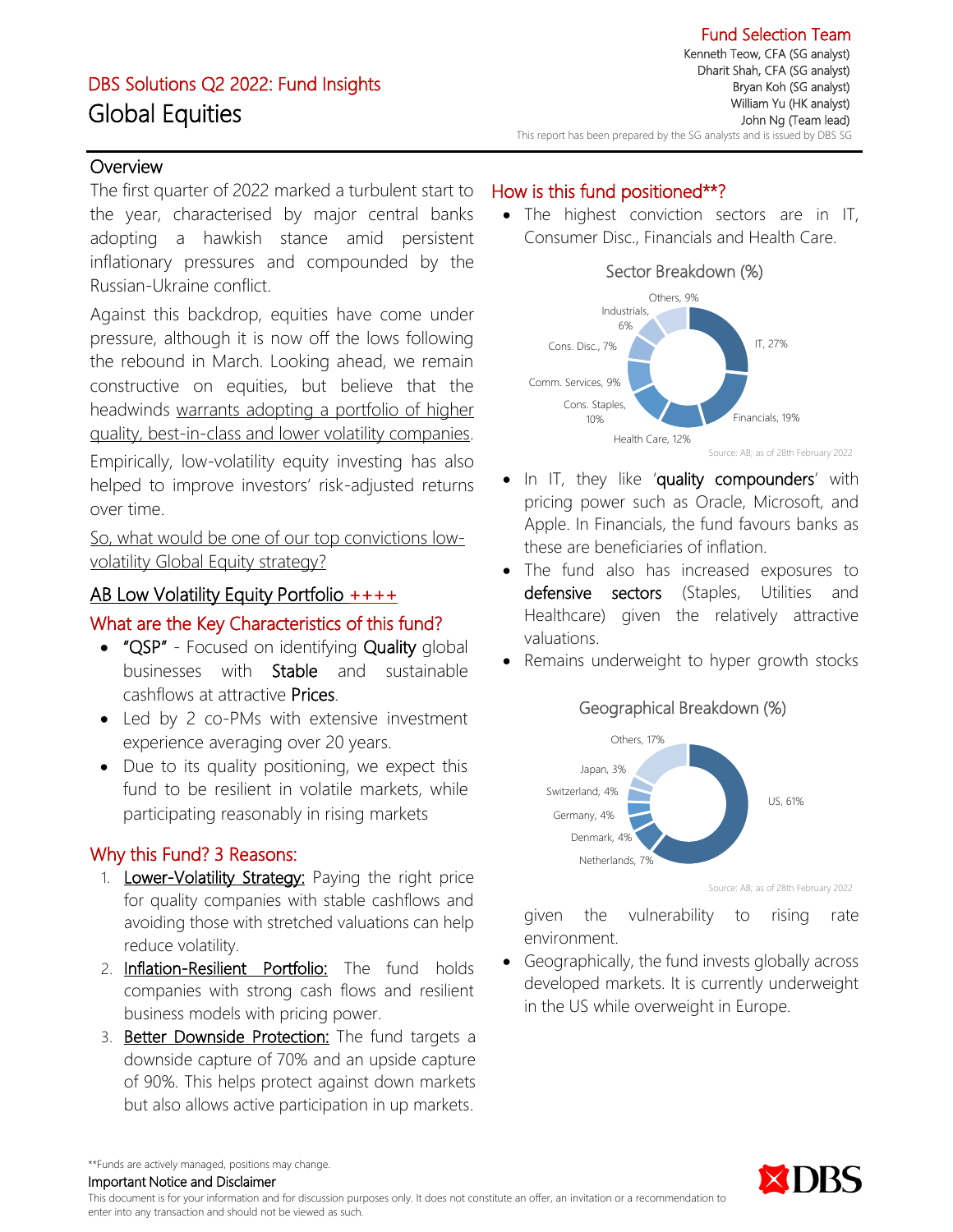- In recent months, given the quality bias, the fund has demonstrated lower downside characteristics.
- The fund (and other low volatility strategies) faced style headwinds in 2020, and that has impacted the 3 and 5-year performance. We expect this to normalise over time.

| Performance as of 31 <sup>st</sup> March 2022 in US\$ | ١M | <b>BM</b> | 6M   | 1YR   | <b>RYRA</b> | 5VR ^ |
|-------------------------------------------------------|----|-----------|------|-------|-------------|-------|
| AB SICAV I Low Volatility Equity Port                 |    | $-4.32$   | 3.05 | 10.91 | 10.21       | 9.86  |
| MSCI World Minimum Volatility Index                   |    | $-2.95$   | 3.74 | 9.54  |             | 8.82  |

Source: Morningstar ^Annualized



#### What are the Key Risks of this fund?

- The Portfolio will predominantly invest in equity securities of companies in Developed Markets. However, it is not restricted from purchasing equity securities in any country, including in Emerging Markets. The fund may thus experience the associated equity investment risks.
- The fund is risk rated 4 on a 5-point scale. Risk rating 1-5 indicates the relative rating of potential loss; "1" being the lowest and "5" being the highest.
- For a comprehensive list of the fund's risks, please consult your RM or the fund's prospectus.

#### **DBS Fund Selection Proposition**

At DBS, our goal is to provide our clients with a holistic approach to managing your wealth. As investors seek to preserve, diversify and build their wealth, for many, mutual funds can be integral tools. Funds are diversified, efficient tools to access different global markets with the guidance of professional asset managers.

DBS Fund Selection Team (FST) is a dedicated group of professionals, committed to identifying high quality mutual funds which the team believes can add value for our clients. The team interviews the managers to form a research opinion on the funds and assigns a conviction rating to each. This is followed by on-going monitoring of the performance of the funds. The DBS FST Fund Rating encapsulates a qualitative assessment of the fund's competitive advantage relative to its peers.

#### DBS FST Fund Ratings

The DBS FST currently has research opinions on over 300 funds. The team reviews and assigns an appropriate rating to these funds.

This rating reflects the team's assessment of the fund's competitive advantage and represents the level of conviction that the team has with respect to the fund performing well relative to its peers and its assigned asset class benchmark over the next 18 to 36 months.

Investors should, however, note that the DBS FST Fund Rating is not a view on funds as an asset class nor is it a guarantee of a fund's performance.

| <b>Conviction Level</b> | Rating  |
|-------------------------|---------|
| <b>Strong Positive</b>  | $+++++$ |
| <b>Positive</b>         | $+ + +$ |
| Neutral                 | $++$    |
| Low Conviction          | $^{+}$  |

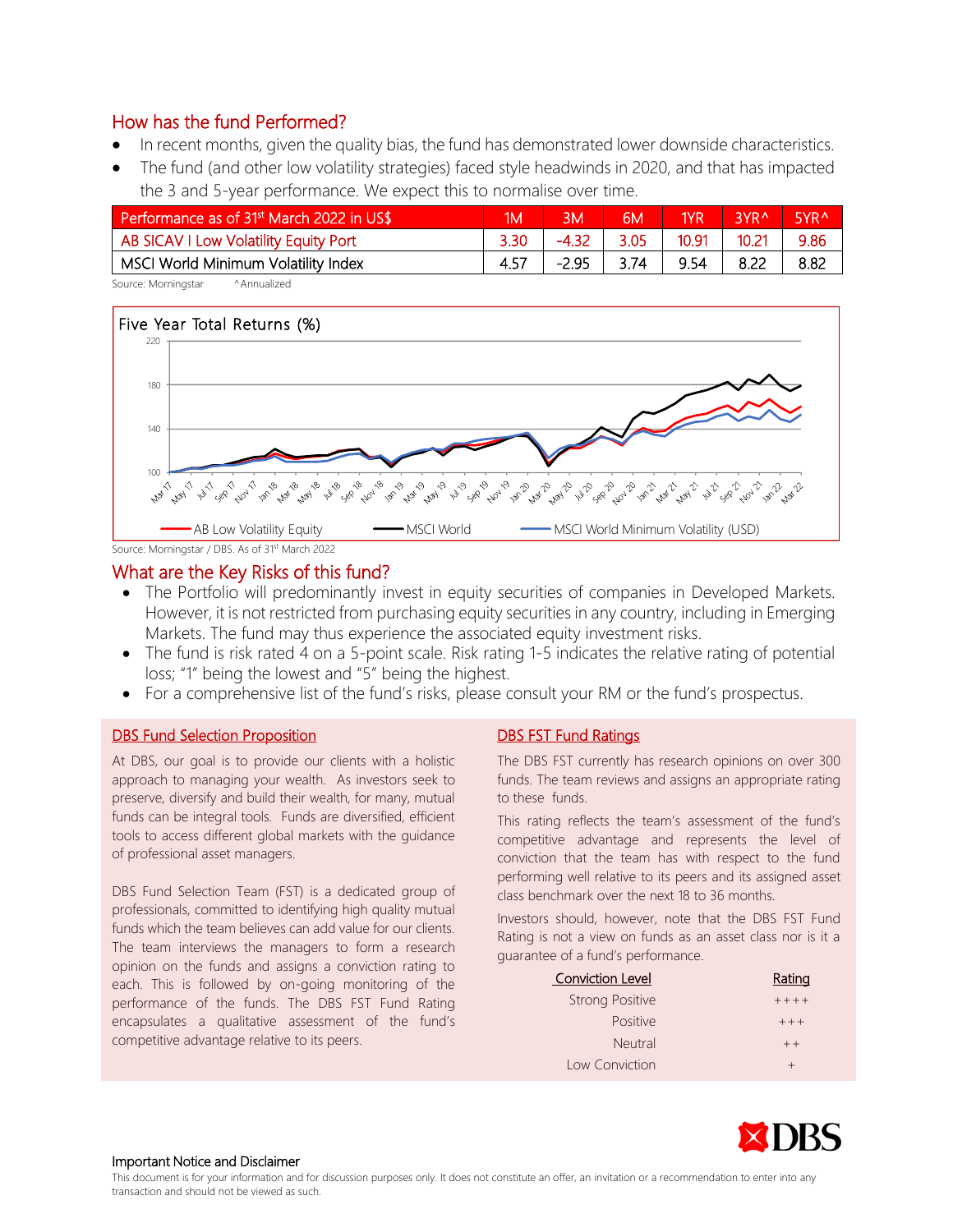## **Overview**

Asian equities, along with broader markets, have • experienced a sharp pull-back since the start the year due to the increased volatility arising from the Ukraine/Russia geopolitical crisis and risk-off sentiments surrounding Fed tightening.

Despite the volatility, the DBS Chief Investment Office believes that there are encouraging signs of upward revisions, led by the positive support for growth in China following the recent stabilisation measures shared by Vice Premier Liu He, which has improved sentiment for Asia equities. Earnings forecasts are now higher than it was six months ago, led by better earnings expectation in Technology, Financials, and Consumer sectors.

To get access to this region, we recommend the following fund from First Sentier.

## FSSA Dividend Advantage ++++

## What are the Key Characteristics of this fund?

- "Quality" style focusing on firms with competitive advantages and attention to corporate governance.
- Diversified, large-cap Asia ex-Japan equity portfolio which has consistent dividends and performance since inception.
- While fund has no set dividend target, it is focused on stocks with potential for future dividend growth and long-term capital appreciation.

## Why this Fund? 3 Reasons:

- 1. The Track Record: Launched over 15 years ago, the fund has been a consistent performer and has outperformed over the longer term.
- 2. The People: Twenty-year industry veteran Martin Lau has run the fund since inception and has managed the fund through multiple market cycles.
- 3. The Process: The fund focuses on First Sentier philosophy of quality (strong management, franchise and robust financials).

## How is this fund positioned\*\*?

- Key sector overweights in Consumer Staples and well-capitalized banks within the Financials sector, especially in Singapore, India and Indonesia
- The fund continues to avoid the Energy sector.



Source: FSSA as of 28th Feburary 2022

- Fund is benchmark agnostic and holds an offindex allocation in Japan. While India remains a key allocation, the team has reduced the exposure in favour of China.
- The team added names in China that they find attractively valued, including those in property, medical and internet sectors.
- Key investment themes revolve around dominant consumer franchises, the rise of health care and the beneficiaries of digitalization.



Source: FSSA as of 28th Feburary 2022

MSCI ESG Ratings aim to measure a company's resilience to long-term, financially relevant Environment, Social and Governance (ESG) risks. Certain information ©2022 MSC ESG Research LLC. Reproduced by permission



#### Important Notice and Disclaimer

<sup>\*\*</sup>Funds are actively managed, positions may change.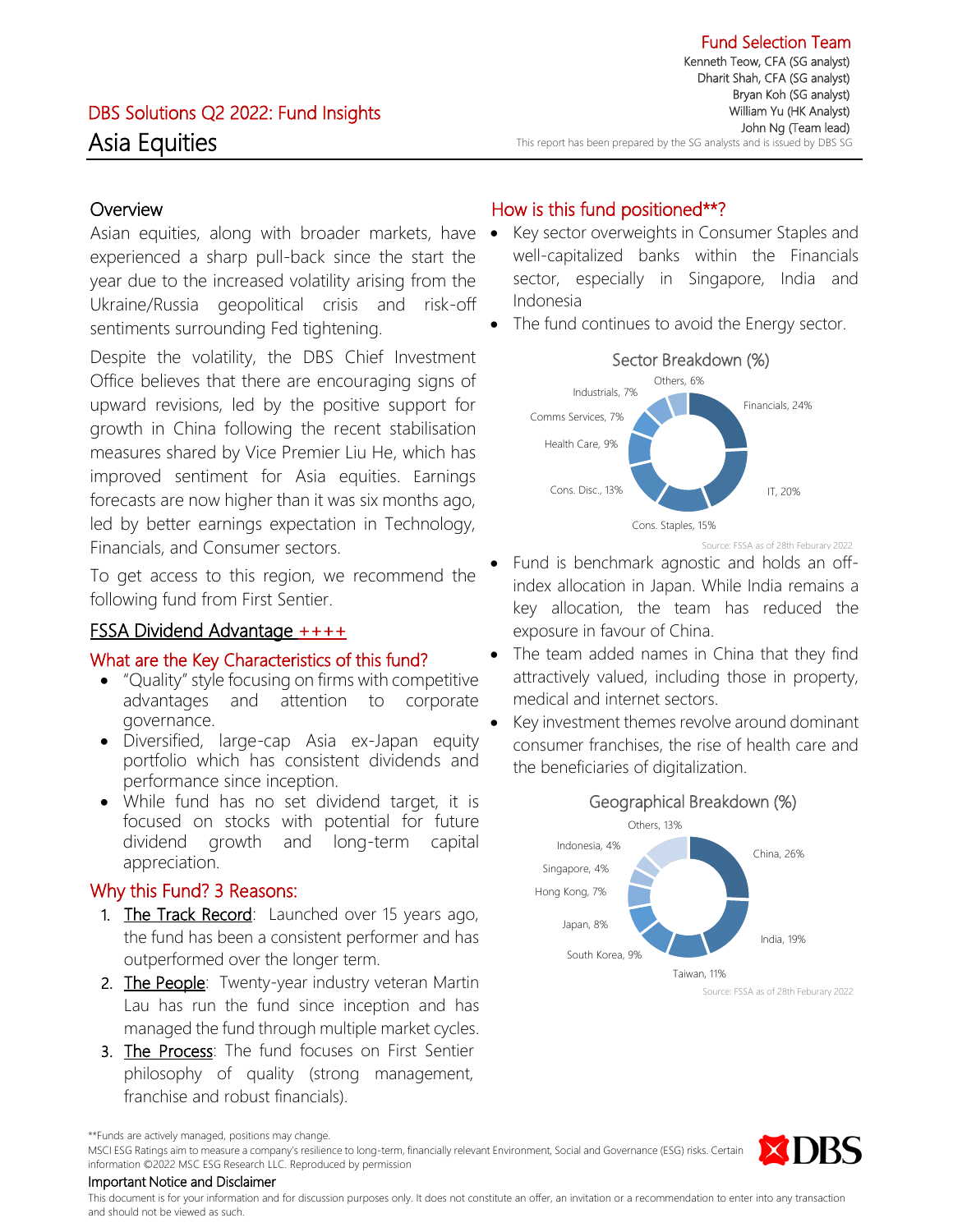- Impressive track record since inception, adding significant value to clients' portfolio.
- Quality tilt of the portfolio results in a better downside protection while preserving bulk of the upside capture. Overall, fund provides a lower volatility solution to tap on Asia's growth.

| Performance as of 31 <sup>st</sup> March 2022 in US\$ | ١M      | ЗM      | 6М      | 1YR      | RVR^ | 5YR <sup>^</sup> |
|-------------------------------------------------------|---------|---------|---------|----------|------|------------------|
| <b>FSSA Dividend Advantage Fund</b>                   |         | -8.22   | -8.88   | $-8.65$  | 6.84 | 8.93             |
| Lyxor MSCI AC Asia Pacific Ex Japan ETF               | $-0.70$ | $-5.83$ | $-6.69$ | $-11.42$ | 5.45 | 6.06             |

Source: Morningstar ^Annualized



Source: Morningstar / DBS. As of 31<sup>st</sup> March 2022

## What are the Key Risks of this fund?

- Despite attractive past returns, Asia Pacific ex-Japan equities have historically been volatile (average standard deviation of 18% over 3 years). Geopolitical risks like trade tensions as well as general economic slowdowns globally or even in Greater China & India economy could create headwinds.
- The fund is risk rated 4 on a five-point scale. Risk rating 1-5 indicates the relative rating of potential loss; "1" being the lowest and "5" being the highest.
- For a comprehensive list of the fund's risks, please consult your RM or the fund's prospectus.

#### DBS Fund Selection Proposition

At DBS, our goal is to provide our clients with a holistic approach to managing your wealth. As investors seek to preserve, diversify and build their wealth, for many, mutual funds can be integral tools. Funds are diversified, efficient tools to access different global markets with the guidance of professional asset managers.

DBS Fund Selection Team (FST) is a dedicated group of professionals, committed to identifying high quality mutual funds which the team believes can add value for our clients. With over 300 funds under coverage, the team meets the managers, writes an assessment of the fund and assigns a conviction rating to each. This is followed by on-going monitoring of the performance of the fund. The DBS FST Fund Rating encapsulates a qualitative assessment of the fund's competitive advantage relative to its peers.

#### DBS FST Fund Ratings

The DBS FST currently covers over 300 funds. The team will review and assign an appropriate rating to each fund.

This rating reflects the team's assessment of the fund's competitive advantage and represents the level of conviction that the team has with respect to the fund performing well relative to its peers and its assigned asset class benchmark over the next 18 to 36 months.

Investors should, however, note that the DBS FST Fund Rating is not a view on funds as an asset class nor is it a guarantee of a fund's performance.

| <b>Conviction Level</b> | Rating  |
|-------------------------|---------|
| <b>Strong Positive</b>  | $+++++$ |
| <b>Positive</b>         | $+ + +$ |
| Neutral                 | $++$    |
| Low Conviction          | $\div$  |



\*\*Funds are actively managed, positions may change.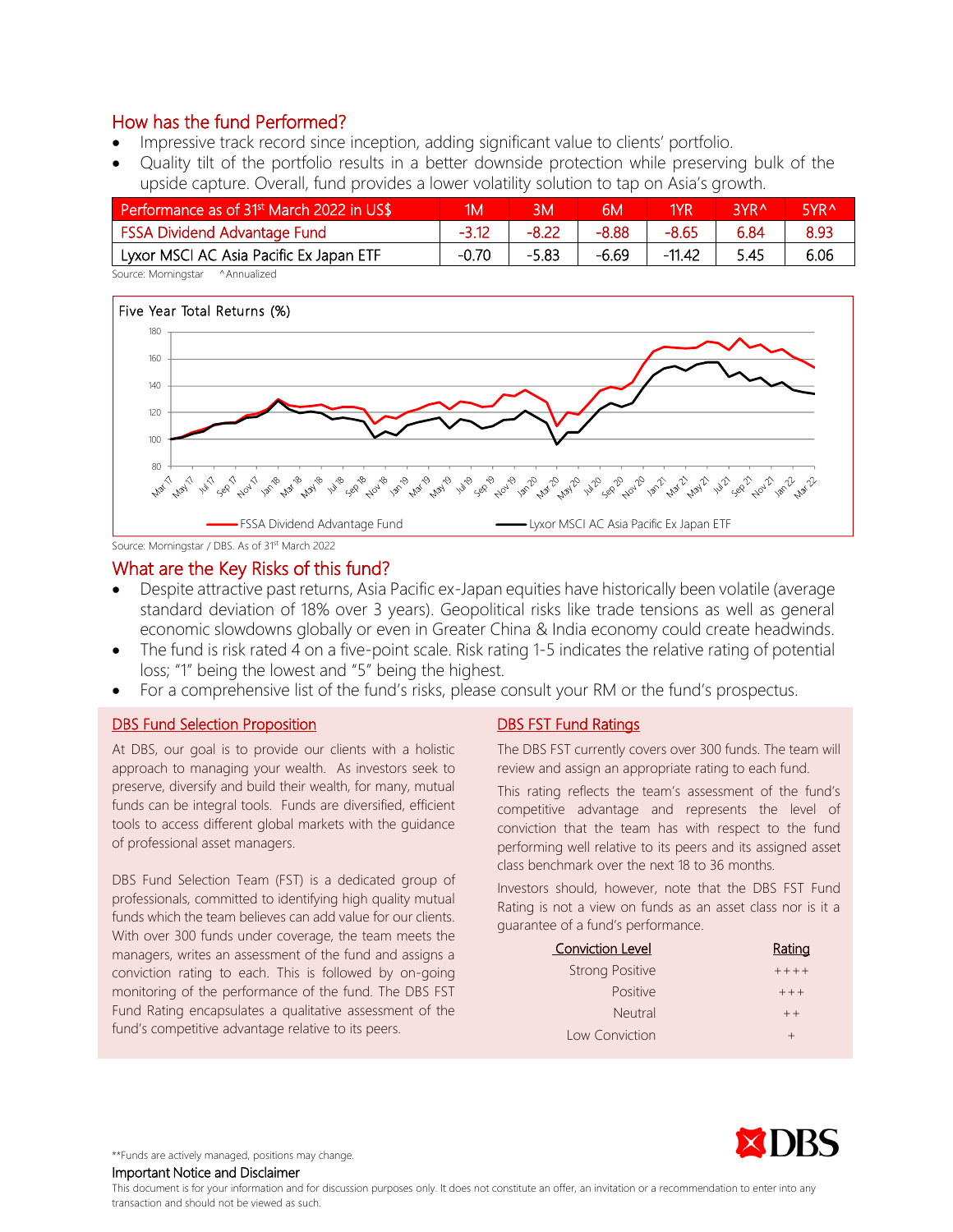# DBS Solutions Q2 2022: Fund Insights Financial Sector Equities

### **Overview**

After a volatile market in 2020 during which growth sectors outperformed the broader market, 2021 heralded a rotation to value, where sectors such as Financials performed strongly. This year, higher inflation and expectations of rising interest rates continue to provide a favourable backdrop for Financials, due to the rate sensitive nature of the industry.

Financials remain cheaper relative to the broader equity market due to the sell-off driven bythe exposure to Russia, presenting an attractive entry point for investors. The discounted levels also present ample opportunities for alpha generation.

Clients looking to benefit from this positive outlook of the sector may considering allocating to the BGF World Financials Fund.

## BGF World Financials Fund ++++

## What are the Key Characteristics of this fund?

- High conviction portfolio with high active share and off-benchmark positions.
- Portfolio has c.50 positions, with the top 10 holdings accounting for c.45% of the fund.
- Managed by experienced PM Moreno who incepted the strategy in 2015. He is supported by a dedicated analyst as well as a network of regional Financials analysts.

## Why this Fund? 3 Reasons:

- 1. **Blended Approach**: High conviction ideas are selected through bottom-up selection and topdown macro overlay.
- 2. Opportunistic, Active Portfolio: The fund invests across various sub-sectors (e.g. Banks, Insurers, Capital Markets, Diversified Financials), including off-benchmark areas to increase diversification and generate alpha (e.g. Fin Tech).
- 3. Time-tested PM: PM Vasco Moreno has been in the industry for more than 25 years and was previously a financial analyst himself.

## How is this fund positioned\*\*?

- The fund is somewhat concentrated with about 50 holdings and maintains a large active share as well as numerous off-benchmark positions.
- Structurally overweight to Banks which they continue to favour due to higher inflation and multiple rate hikes expectations.
- The team is also overweight in Fin Tech (positions are covered under IT Services and Consumer Finance in the chart below), favouring established, value Fin Tech names which are better positioned given the macro environment.



Source: Blackrock; as of 28th Feburary 2022

• Geographically overweight US and Europe as the team views DM financials as major beneficiaries of the interest rate hikes. Valuations and fundamentals appear more attractive as well.

#### Geographical Breakdown (%)



Source: Blackrock; as of 28th Feburary 2022



\*\*Funds are actively managed, positions may change. Important Notice and Disclaimer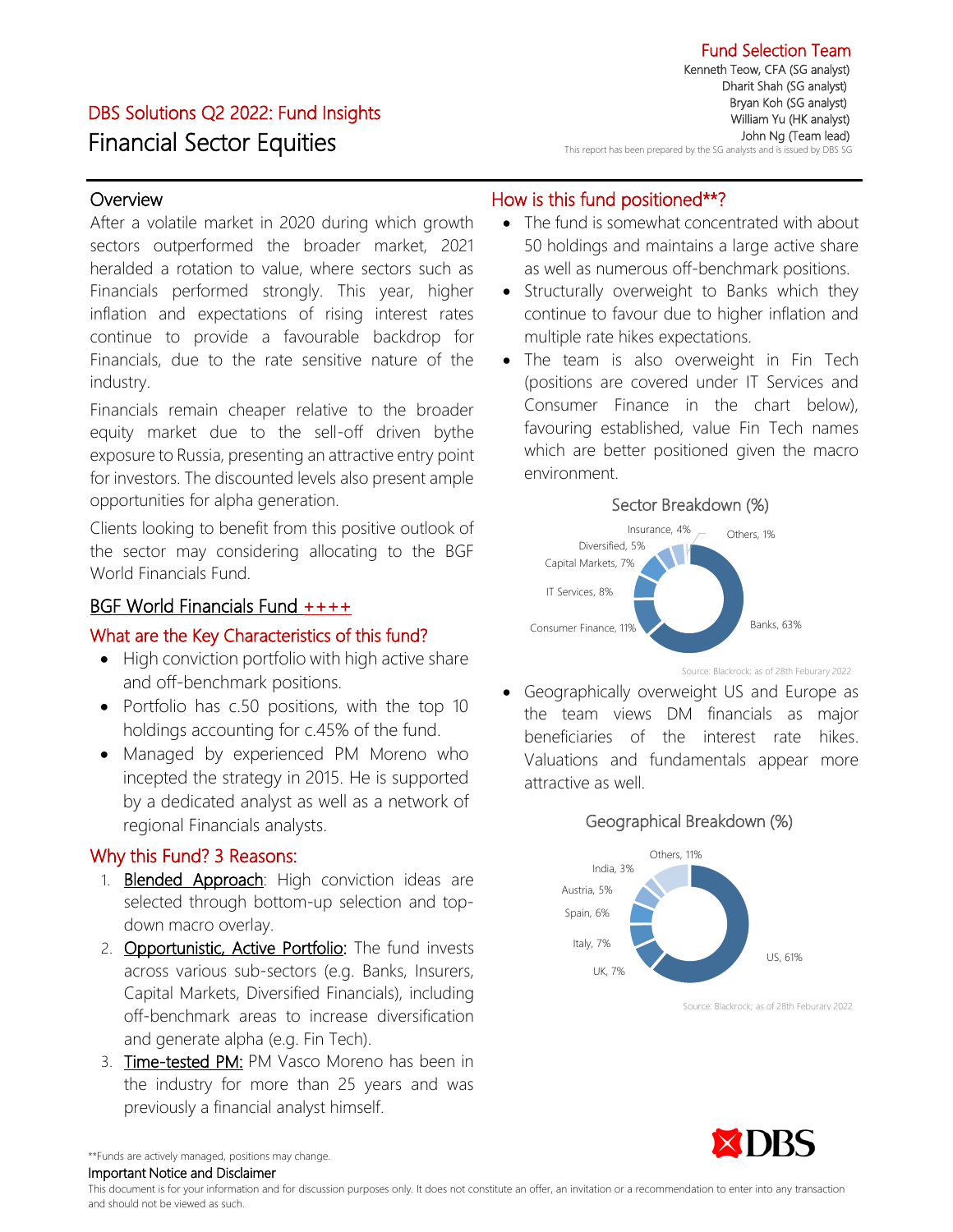- As of end March 2022, YTD performance has been disappointing due to both direct and indirect exposures to Russia which has detracted from performance.
- That said, since PM Vasco Moreno came on board in 2015, the fund has been able to generate alpha. During the same period, the fund also ranks in the first quartile amongst its peers.

| Performance as of 31 <sup>st</sup> March 2022 in US\$ | 1M      | BМ       | 6M     | 1YR     | I3VR ∿ | 5YR <sup>^</sup> |
|-------------------------------------------------------|---------|----------|--------|---------|--------|------------------|
| <b>BGF World Financials Fund</b>                      | $-1.89$ | $-10.04$ | -13.38 | $-4.73$ | 10.66  | 9.14             |
| MSCI World/Financials                                 | 0.59    | $-1.55$  |        | 11.20   | 12.30  | 8.36             |

Source: Morningstar ^Annualized



Source: Morningstar / DBS. As of 31<sup>st</sup> March 2022

### What are the Key Risks of this fund?

- Concentration and Sector Risk: Fall in the value of a single investment/sector may have a significant impact on the value of the Fund because it typically invests in a limited number of investments.
- Regulatory Risk: The value of investments in Infrastructure Companies may be negatively impacted by changes in the regulatory, economic or political environment in which they operate.
- The fund is risk rated 4 on a 5-point scale. Risk rating 1-5 indicates the relative rating of potential loss; "1" being the lowest and "5" being the highest.
- For a comprehensive list of the fund's risks, please consult your RM or the fund's prospectus.

#### DBS Fund Selection Proposition

At DBS, our goal is to provide our clients with a holistic approach to managing your wealth. As investors seek to preserve, diversify and build their wealth, for many, mutual funds can be integral tools. Funds are diversified, efficient tools to access different global markets with the guidance of professional asset managers.

DBS Fund Selection Team (FST) is a dedicated group of professionals, committed to identifying high quality mutual funds which the team believes can add value for our clients. The team interviews the managers to form a research opinion on the funds and assigns a conviction rating to each. This is followed by on-going monitoring of the performance of the funds. The DBS FST Fund Rating encapsulates a qualitative assessment of the fund's competitive advantage relative to its peers.

#### DBS FST Fund Ratings

The DBS FST currently has research opinions on over 300 funds. The team reviews and assigns an appropriate rating to these funds.

This rating reflects the team's assessment of the fund's competitive advantage and represents the level of conviction that the team has with respect to the fund performing well relative to its peers and its assigned asset class benchmark over the next 18 to 36 months.

Investors should, however, note that the DBS FST Fund Rating is not a view on funds as an asset class nor is it a guarantee of a fund's performance.

| <b>Conviction Level</b> | Rating  |
|-------------------------|---------|
| <b>Strong Positive</b>  | $+++++$ |
| <b>Positive</b>         | $+ + +$ |
| Neutral                 | $++$    |
| Low Conviction          |         |



\*\*Funds are actively managed, positions may change.

Important Notice and Disclaimer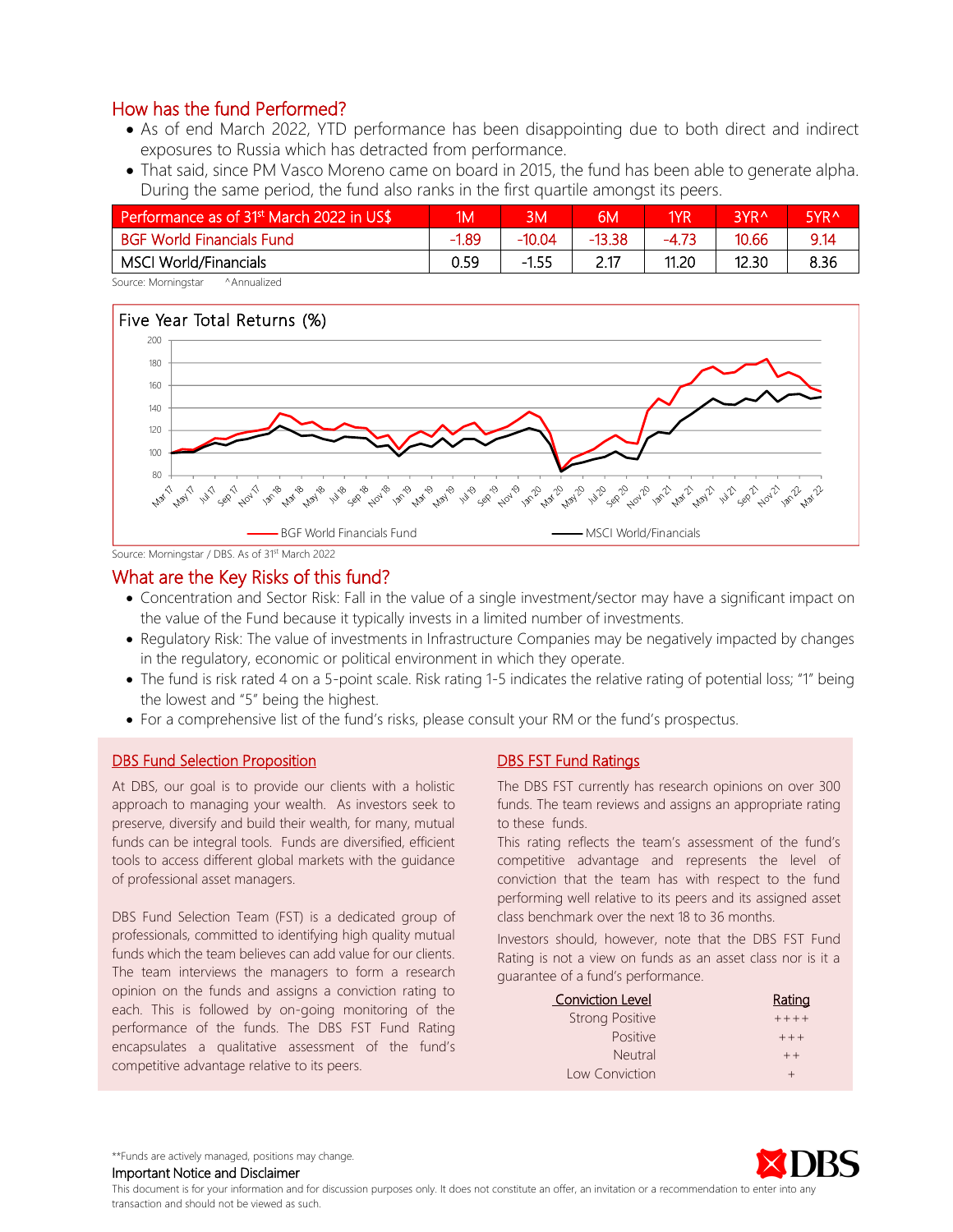#### Fund Selection Team Kenneth Teow, CFA (SG analyst)

Dharit Shah, CFA (SG analyst) Bryan Koh (SG analyst) William Yu (HK analyst) John Ng (Team lead)

DBS Solutions Q2 2022: Fund Insights Global Equities (ESG Thematic)

### **Overview**

The rapidly growing global population and global warming has placed immense stress on our environment and essential services. This has led to severe repercussions such as droughts, floods, and biodiversity loss. Thankfully, policymakers are finally banding together to address these issues. It is also comforting to see the emergence of innovative companies coming up with creative solutions to solve these environmental and social challenges.

We believe that these innovative companies will be able to enjoy multiple decades of growth and the best way to get a exposure would be through a diversified fund like the AB Sustainable Global Thematic Portfolio. So, what would be one of our top picks within the sustainable investments space?

### AB Sustainable Global Thematic Portfolio +++

# What are the Key Characteristics of this fund?

- Global equity fund focusing on secular and sustainable investing themes such as Healthcare, Climate and Empowerment
- High-conviction portfolio backed by in-depth, long-term research to identify the best opportunities in the market.
- Alignment with United Nations Sustainable Development Goals (UNSDG) - enabling investors to do well and do good at the same time.

## Why this Fund? 3 Reasons:

- 1. Diversified & Nimble: Fund has a broad universe, investing across environmental and social themes to identify the best investment opportunities.
- 2. The People: Managed by a veteran PM who is supported by large and dedicated sustainable thematic equity analyst team.
- 3. Consistent track record: Relative to global equity peers and the benchmark, the fund has been a consistent performer since the current PM took over the portfolio in 2013.

## How is this fund positioned\*\*?

Investment team firmly believes that the world's biggest challenges require innovative solutions. Hence, the fund seeks to invests in innovative firms that provide such solutions.

This report has been prepared by the SG analysts and is issued by DBS SG

- The 3 areas of focus are Climate, Health and Empowerment, which is further broken down into multiple sub-themes such as Cleaner Energy, Access to Quality Care, Education and Employment Services.
- Given the investment themes, it is not surprising that the fund is most exposed to IT, Industrials



Source: AB; as of 28th February 2022

and Health Care sectors.

• While the fund's geographical exposure is





Source: AB; as of 28th February 2022

dominated by US and Europe, a meaningful amount of the underlying companies' revenue is derived from emerging markets.



\*\*Funds are actively managed, positions may change.

Important Notice and Disclaimer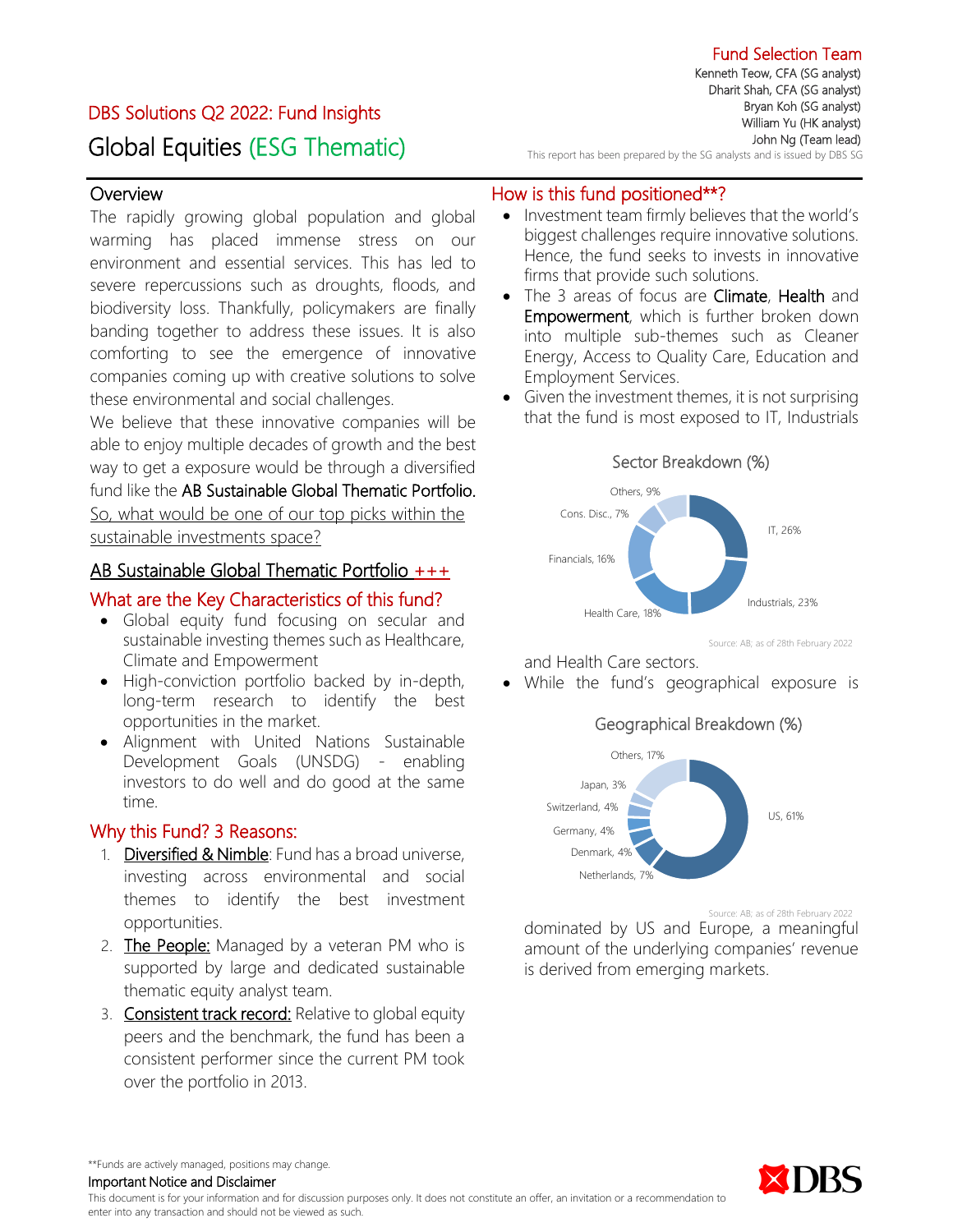- While the fund was incepted in 1991, the current PM only took over in 2013 and he revamped the investment strategy and process. Since he took over, the fund has been a consistent performer.
- 2021 heralded a rotation to value, which largely drove the underperformance of the fund. That said, we seek comfort that the fund had undergone three major style rotations over the past 6 years and have outperformed during those periods.

| Performance as of 31 <sup>st</sup> March 2022 in US\$ | ИM      | ΒМ       | 6M      | 1YR  | 3YR <sup>^</sup> | <b>SVRA</b> |
|-------------------------------------------------------|---------|----------|---------|------|------------------|-------------|
| AB SICAV I Sustainable Global Thematic Portfolio      | $-0.66$ | $-14.92$ | $-7.63$ | 0.57 | 17.07            | 14.48       |
| iShares MSCI ACWI ETF                                 | 1.96    | $-5.65$  | 0.80    | 6.80 | 13.63            | 11.73       |

Source: Morningstar ^Annualized



Source: Morningstar / DBS. As of 31<sup>st</sup> March 2022

#### What are the Key Risks of this fund?

- The Portfolio will predominantly invest in equity securities of companies in Developed Markets. However, it is not restricted from purchasing equity securities in any country, including in Emerging Markets. The fund may thus experience the associated equity investment risks
- The fund is risk rated 4 on a 5-point scale. Risk rating 1-5 indicates the relative rating of potential loss; "1" being the lowest and "5" being the highest.
- For a comprehensive list of the fund's risks, please consult your RM or the fund's prospectus.

#### DBS Fund Selection Proposition

At DBS, our goal is to provide our clients with a holistic approach to managing your wealth. As investors seek to preserve, diversify and build their wealth, for many, mutual funds can be integral tools. Funds are diversified, efficient tools to access different global markets with the guidance of professional asset managers.

DBS Fund Selection Team (FST) is a dedicated group of professionals, committed to identifying high quality mutual funds which the team believes can add value for our clients. The team interviews the managers to form a research opinion on the funds and assigns a conviction rating to each. This is followed by on-going monitoring of the performance of the funds. The DBS FST Fund Rating encapsulates a qualitative assessment of the fund's competitive advantage relative to its peers.

#### DBS FST Fund Ratings

The DBS FST currently has research opinions on over 300 funds. The team reviews and assigns an appropriate rating to these funds.

This rating reflects the team's assessment of the fund's competitive advantage and represents the level of conviction that the team has with respect to the fund performing well relative to its peers and its assigned asset class benchmark over the next 18 to 36 months.

Investors should, however, note that the DBS FST Fund Rating is not a view on funds as an asset class nor is it a guarantee of a fund's performance.

| <b>Conviction Level</b> | Rating  |
|-------------------------|---------|
| <b>Strong Positive</b>  | $+++++$ |
| <b>Positive</b>         | $++$    |
| <b>Neutral</b>          | $++$    |
| Low Conviction          | $^{+}$  |

#### Important Notice and Disclaimer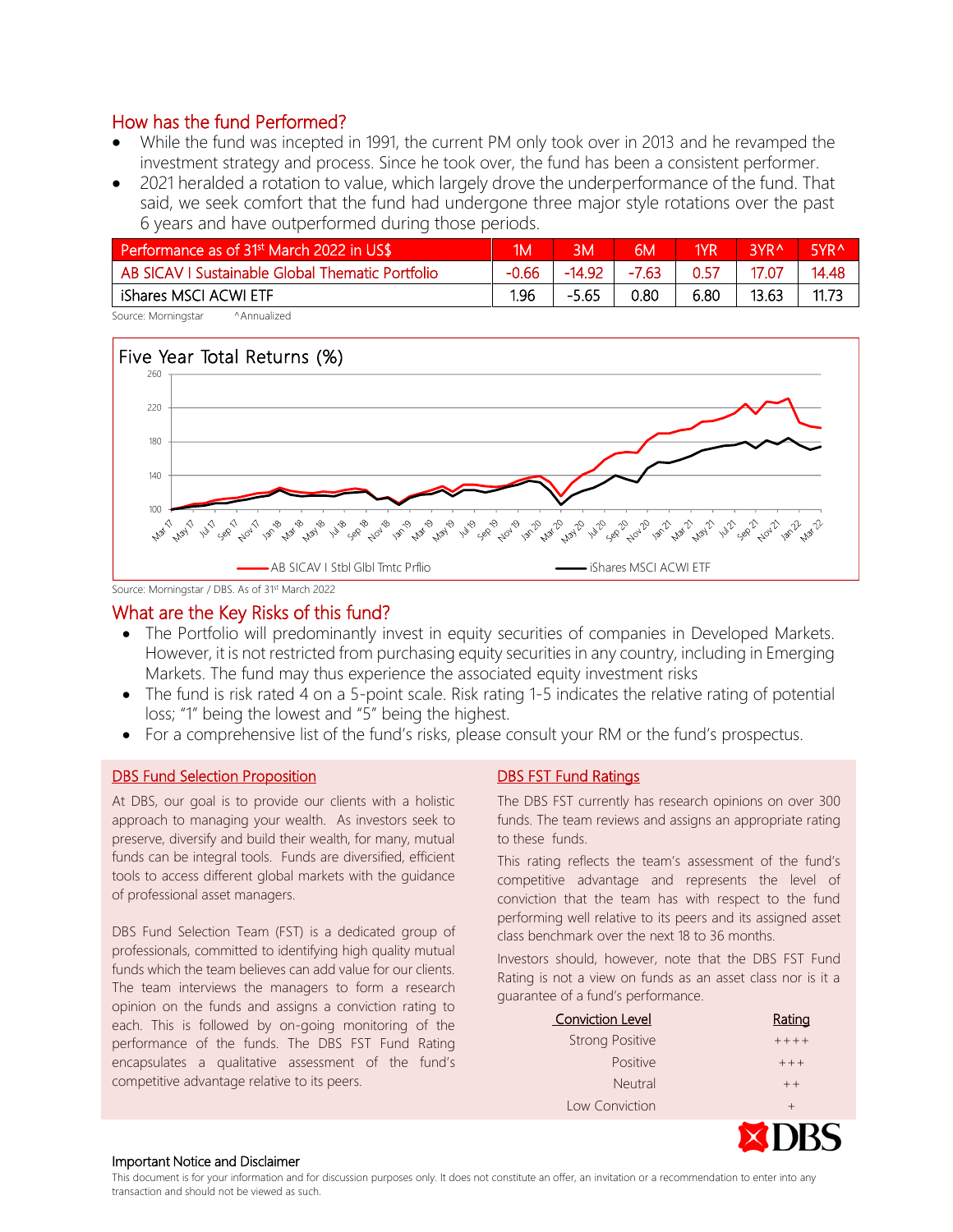# DBS Solutions Q2 2022: Fund Insights Alternatives– Hedge Funds

ֺ

## **Overview**

Global markets started the year on a bumpy note faced with geopolitical tensions, high inflation, and a hawkish Fed. This has increased correlation between bonds and equities, as well as market volatility. In such periods, our CIO team recommends looking past the traditional 60-40 equity-bond portfolio and consider allocating to alternative investments, to diversify one's portfolio and generate noncorrelated returns.

The Franklin K2 Alternatives strategies is one such solution that invests into a curated list of hedge fund managers, with the aim to generate consistent returns within a volatility range. Given its low correlation to markets, it also provides valuable diversification benefits to client's portfolio.

### So, what is the Franklin K2 Fund all about?

## Franklin K2 Alternative Strategies Fund++++

## What are the Key Characteristics of this fund?

- Portfolio of well-diversified hedge fund strategies belonging to 4 key liquid strategies: Long/ Short, Relative Value, Event-Driven and Global Macro.
- Net exposure and strategy allocations are flexible/actively managed with a net long bias (fund is positioned conservatively now).
- Daily dealing and liquid fund structured without burdensome performance fees.

## Why this Fund? 3 Reasons:

- 1. The People: Experienced and well-resourced team that has been relatively stable
- 2. The Track Record: The strategy has performed consistently and in-line with the HFRX Global Hedge Fund index since inception.
- 3. Diversification Benefits: The fund targets to maintain low pairwise strategy correlations which should provide good diversification benefits.

### How is this fund positioned\*\*?

With 80% net exposure, the fund is currently in a more aggressive position. Gross exposure stood at 168% (c.124% long, 43% short)



Source: Franklin Templeton; as of 28th February 2022

- Predominantly allocates to US and Europebased managers.
- The fund uses 4 main allocation buckets that have a good liquidity profile:
- Long/Short Equity: Buying (long) a security and selling (short) another. Some strategy examples are Growth, Value, Sector, Region.
- Event Driven: Looks to benefit from corporate pricing inefficiencies. Some strategy examples are merger arbitrage, special situations, recapitalizations, spinoffs, exchange offers.
- Relative Value: Arbitrage-like approach to take advantage of pricing differentials. Some strategy examples are convertible and credit arbitrage, credit long-short, volatility arbitrage.
- Global Macro: Focuses on macroeconomic opportunities across many markets and investments. Some strategy examples are discretionary and systematic macro strategies.



\*\*Funds are actively managed, positions may change.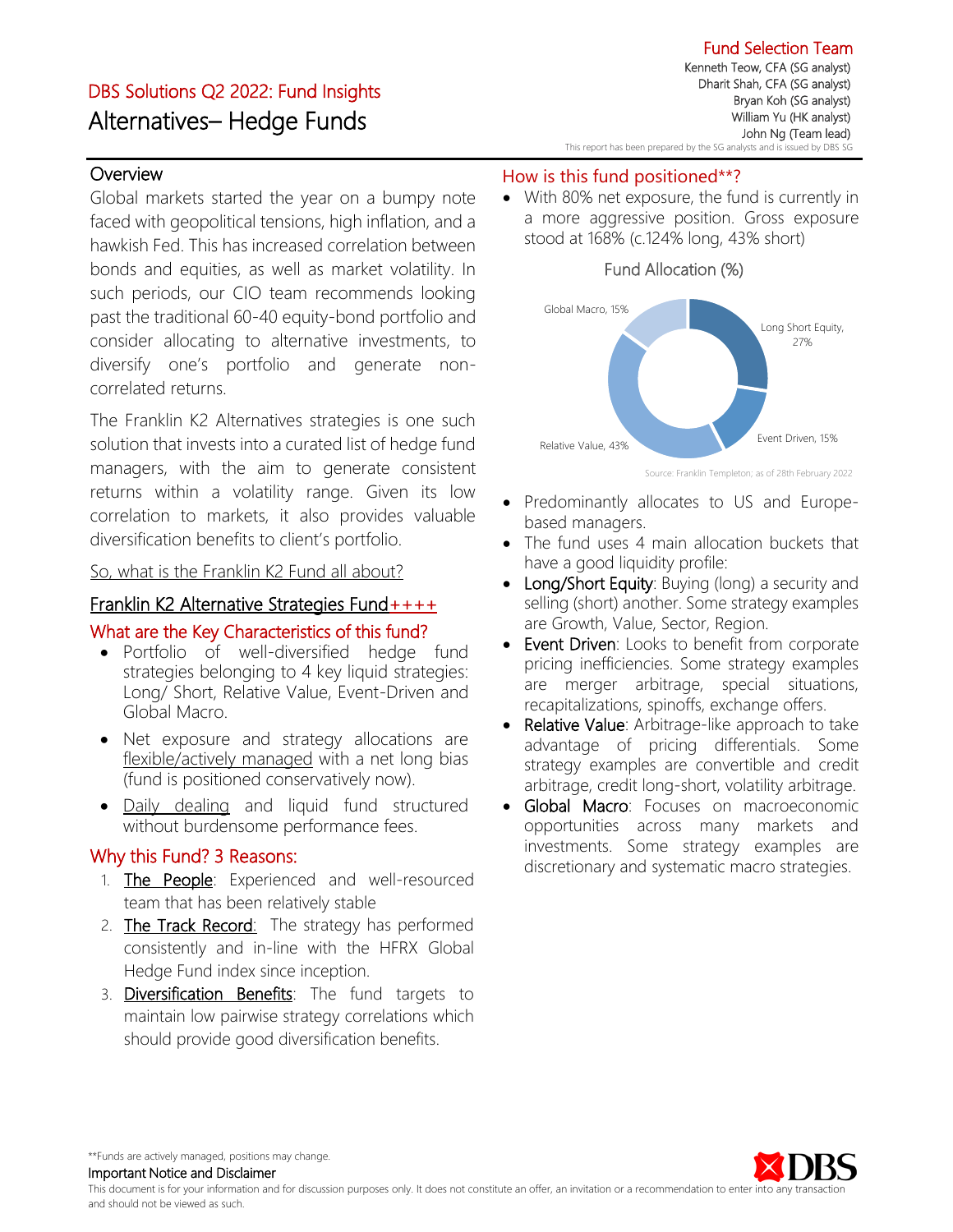The team focuses on generating returns with moderate volatility and has managed to do so over the longer horizon. Coupled with its lower correlation to traditional asset classes, the fund can serve as a good diversifier for investors.

| Performance as of 31 <sup>st</sup> March 2022 in US\$ | 1Μ   | ΒМ      | 6M    | 1YR     | <b>QVDA</b> | 5YR <sup>^</sup> |
|-------------------------------------------------------|------|---------|-------|---------|-------------|------------------|
| Franklin K2 Alternative Strategies Fund               |      | $-4.10$ | -3.40 | $-2.21$ | 1.89        | 1.99             |
| ICE LIBOR 3 Month                                     | 0.07 | 0.13    | 0.17  | 0.24    | 0.89        | 1.34             |

Source: Morningstar ^Annualized



Source: Morningstar / DBS. As of 31<sup>st</sup> March 2022

#### What are the Key Risks of this fund?

- The fund invests into underlying hedge funds which will have higher risk budget than typical mutual funds. Hedge fund managers are more wary of publishing their positions and hence their portfolio will be less transparent to investors. Hedge funds also tend to be less liquid than typical funds.
- The fund is risk rated 4 on a 5-point scale. Risk rating 1-5 indicates the relative rating of potential loss; "1" being the lowest and "5" being the highest.
- For a comprehensive list of the fund's risks, please consult your RM or the fund's prospectus.

#### DBS Fund Selection Proposition

At DBS, our goal is to provide our clients with a holistic approach to managing your wealth. As investors seek to preserve, diversify and build their wealth, for many, mutual funds can be integral tools. Funds are diversified, efficient tools to access different global markets with the guidance of professional asset managers.

DBS Fund Selection Team (FST) is a dedicated group of five professionals, committed to identifying high quality mutual funds which the team believes can add value for our clients. The team interviews the managers to form a research opinion on the funds and assigns a conviction rating to each of the funds reviewed. This is followed by on-going monitoring of the performance of the funds. The DBS FST Fund Rating encapsulates a qualitative assessment of the fund's competitive advantage relative to its peers.

#### DBS FST Fund Ratings

The DBS FST currently has research opinions on over 300 funds. The team reviews and assigns a rating to each fund.

This rating reflects the team's assessment of the fund's competitive advantage and represents the level of conviction that the team has with respect to the fund performing well relative to its peers and its assigned asset class benchmark over the next 18 to 36 months.

Investors should, however, note that the DBS FST Fund Rating is not a view on funds as an asset class nor is it a guarantee of a fund's performance.

| <b>Conviction Level</b> | Rating  |
|-------------------------|---------|
| <b>Strong Positive</b>  | $+++++$ |
| <b>Positive</b>         | $+ + +$ |
| Neutral                 | $++$    |
| Low Conviction          | $^{+}$  |



#### Important Notice and Disclaimer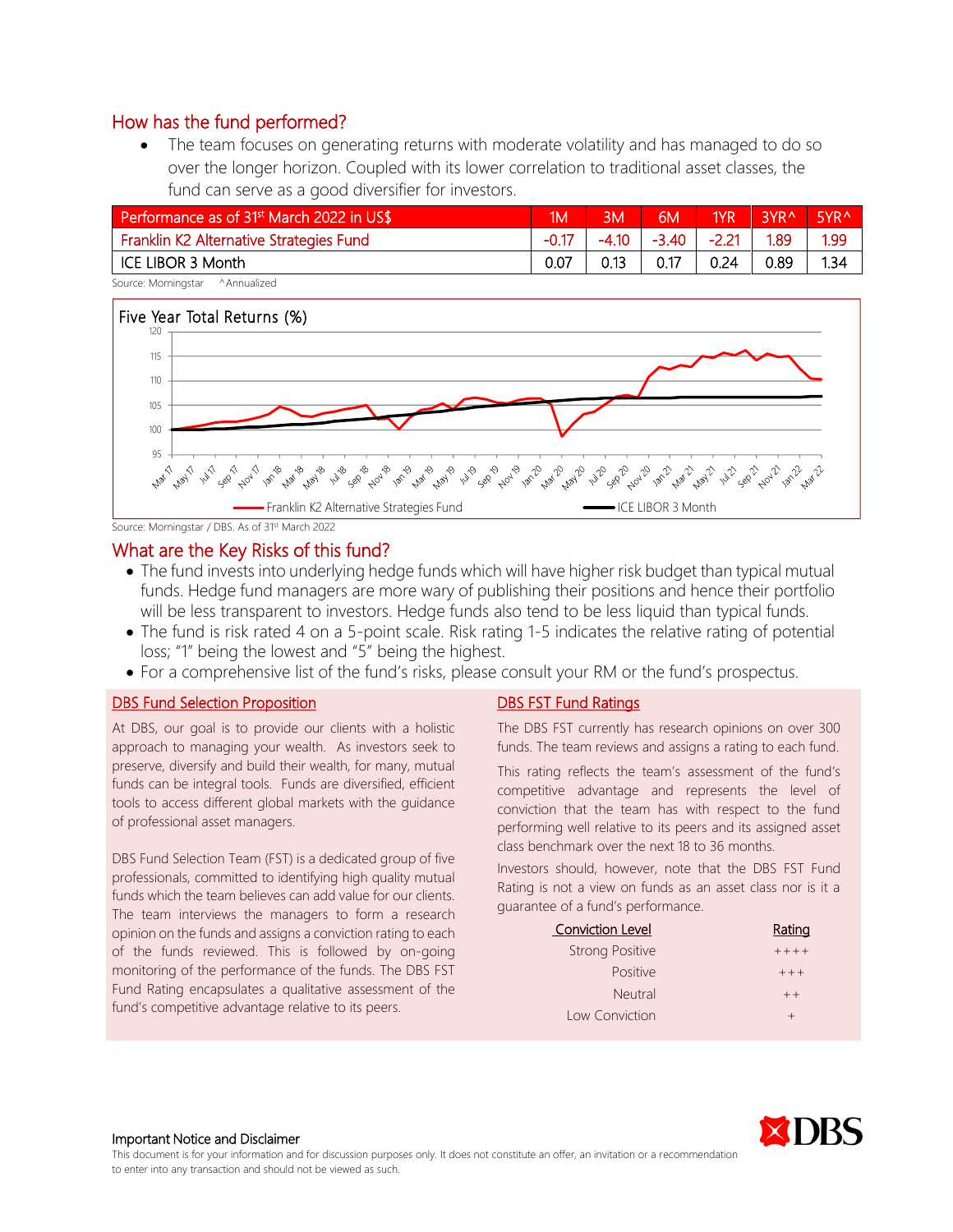# DBS Solutions Q2 2022: Fund Insights Alternatives: Gold Equities

## **Overview**

Against the backdrop of persistent high inflation, geopolitical tensions and global recession fears, the demand for gold has risen substantially in 2022 given its historical significance as a hedge against systematic risk in investor portfolios.

Our CIO team expects that increasing gold reserves by central banks and recovering jewellery sales are expected to provide support to gold prices. Thus, investors looking to hedge their portfolios against inflation and volatility could consider allocating to gold and may consider gold miners for a higher beta play.

So, what is a simple and diversified approach to obtain broad exposure to Gold Mining Equities?

#### Ninety One GSF Global Gold Fund ++++

### What are the Key Characteristics of this fund?

- Strategy primarily invests in gold mining stocks, with an ability to invest up to a third in other precious metals miners and Exchange Traded Commodity funds (ETCs) in gold & silver bullion.
- Concentrated fund with roughly 25 holdings.
- When selecting securities, team considers medium term commodity prices and securities' ability to generate superior Return on Capital.

#### Why this Fund? 3 Reasons:

- 1. Portfolio diversifier / inflation hedge: Historically, gold prices positively correlate to US inflation and tend to perform in periods of sustained volatility.
- 2. Experienced PM with specialist team: Ninety One is a leader in the space. Veteran George Cheveley manages the fund and is supported by 2 analysts, with significant industry experience.
- 3. Actively managed: The team actively adjusts the portfolio. When anticipating down markets, they will allocate more to royalty streamers and larger caps. With a bullish view they will favour higher beta junior miners which are more sensitive to rises in gold prices.

## How is this fund positioned\*\*?

• Majority of the fund is now in gold miners (c.95%), with some tactical positions in silver miners and ETCs. The team remains bullish on gold given the risk-off environment, however,



Source: Ninety One, as of 28th February 2022

continues to be selective within the space. There is 4% exposure to silver.

- Geographically, a significant proportion of the mines are in Canada, but they continue to like miners in Australia and the UK.
- Fund size is at ~\$770mn, allowing the PM to flexibly allocate across the the market cap, depending on where the best opportunities lie, including smaller cap juniors.

## Some of the key investment themes\*\*?

- Uncorrelated Nature: Gold is uncorrelated with many asset classes, which places it as a good portfolio diversifier against tail risks of recession, hyperinflation and higher volatility.
- The Majors: Major benchmark constituents like Barrick, Newcrest, and Agnico typically make up ~30% of the portfolio to provide cushion in downturns. If the PM has a bearish view on gold, this portion would typically be higher to dampen risks.
- Increasing M&A: With gold prices increasing, capital expenditure of gold companies continued to remain fairly stable. With companies focusing on balance sheet strength and improving cash flows, the sector has potential for growth through M&A in the near term.



\*\*Funds are actively managed, positions may change.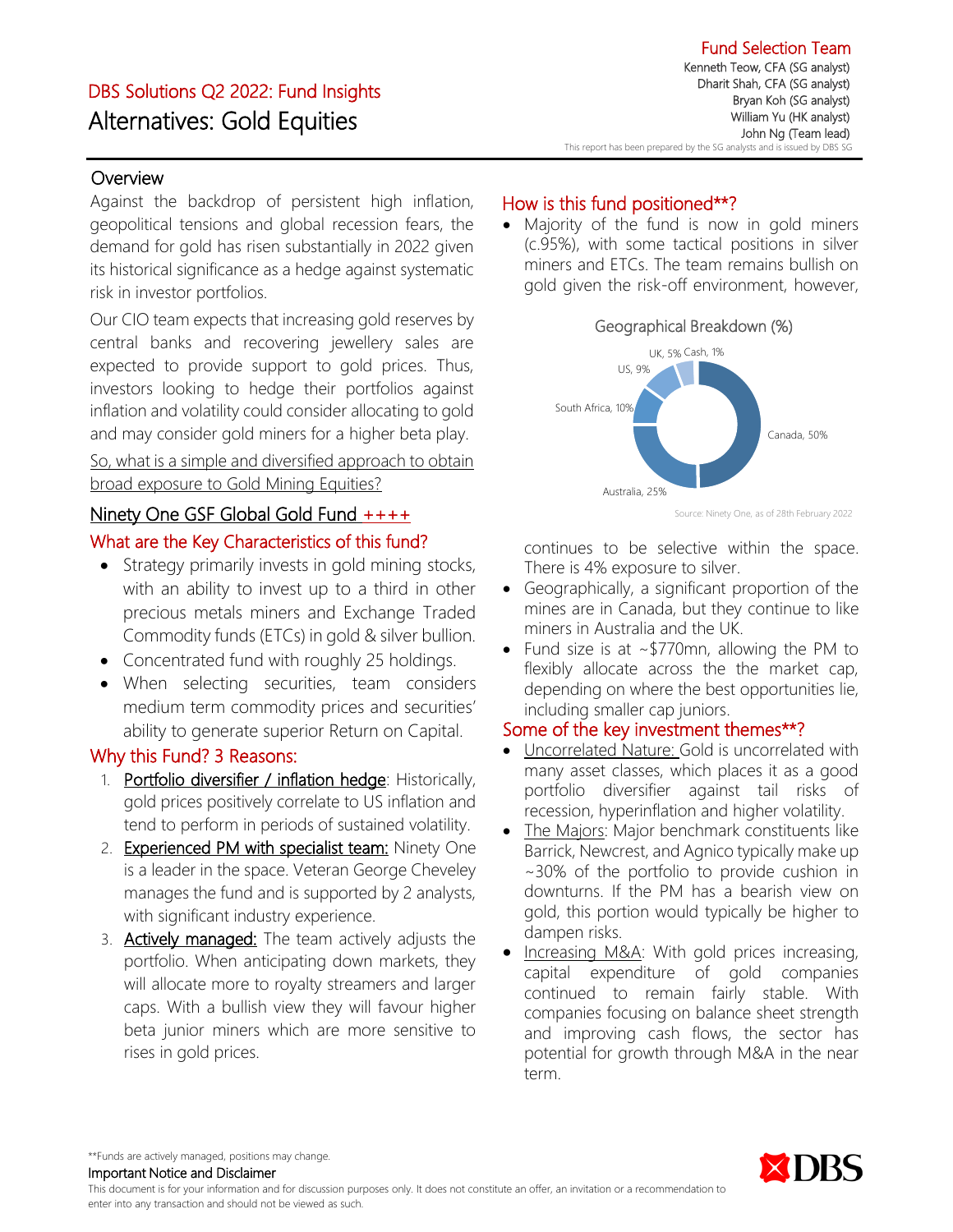- In 2021, the fund marginally outperformed the benchmark supported by good security selection away from royalty miners.
- More recently, the fund continues to add relative value via good security selection and sector rotations, which we believe will help to them navigate market uncertainties of the future.

| Performance as of 31 <sup>st</sup> March 2022 in US\$ | ١M١   | ΒМ    | 6М    | 1YR   | <b>RYRA</b> | R∨R∧  |
|-------------------------------------------------------|-------|-------|-------|-------|-------------|-------|
| Ninety One GSF Global Gold Fund                       | 9.24  | 14.99 | 28.25 | 19.29 | 19.12       | 11.74 |
| iShares MSCI Global Gold Miners ETF                   | 11.24 | 14.80 | 27.79 | 16.09 | 22.33       | 11.55 |

Source: Morningstar ^Annualized



Source: Morningstar / DBS. As of 31<sup>st</sup> March 2022

#### What are some Key Risks of this fund?

- Investing primarily in a single sector, the fund is subjected to higher concentration risks.
- Commodity Equities have been a historically volatile asset class, mostly more volatile than their underlying commodities and less beneficial as diversifiers.
- The fund is risk rated 5 on a five-point scale. Risk rating 1-5 indicates the relative rating of potential loss; "1" being the lowest and "5" being the highest.
- For a comprehensive list of the fund's risks, please consult your RM or the fund's prospectus.

#### **DBS Fund Selection Proposition**

At DBS, our goal is to provide our clients with a holistic approach to managing your wealth. As investors seek to preserve, diversify and build their wealth, for many, mutual funds can be integral tools. Funds are diversified, efficient tools to access different global markets with the guidance of professional asset managers.

DBS Fund Selection Team (FST) is a dedicated group of professionals, committed to identifying high quality mutual funds which the team believes can add value for our clients. The team interviews the managers to form a research opinion on the funds and assigns a conviction rating to each. This is followed by on-going monitoring of the performance of the funds. The DBS FST Fund Rating encapsulates a qualitative assessment of the fund's competitive advantage relative to its peers.

#### DBS FST Fund Ratings

The DBS FST currently has research opinions on over 300 funds. The team will review and assign an appropriate rating to each fund.

This rating reflects the team's assessment of the fund's competitive advantage, and represents the level of conviction the team has with respect to the fund performing well relative to its peers and its assigned asset class benchmark over the next 18 to 36 months.

Investors should, however, note that the DBS FST Fund Rating is not a view on funds as an asset class nor is it a guarantee of a fund's performance.

| <b>Conviction Level</b> | Rating  |
|-------------------------|---------|
| <b>Strong Positive</b>  | $+++++$ |
| <b>Positive</b>         | $++ +$  |
| <b>Neutral</b>          | $++$    |
| Low Conviction          | $^{+}$  |



\*\*Funds are actively managed, positions may change.

Important Notice and Disclaimer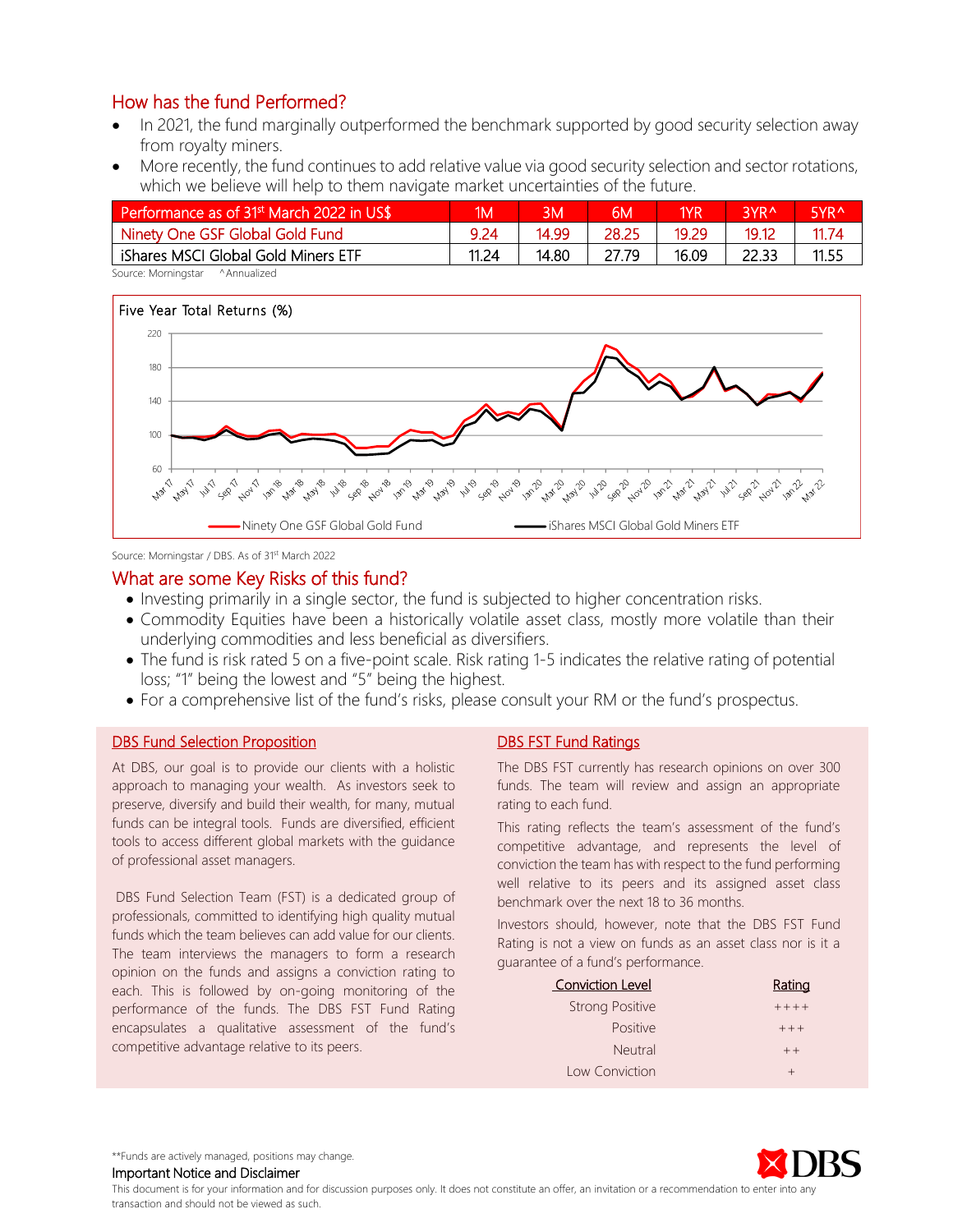# DBS Solutions Q2 2022: Fund Insights Alternatives – Listed Infrastructure

**Overview** 

Now at multi-decade highs, persistent inflation has been the largest concern for investors. Further, higher commodity prices due to the Russia-Ukraine war has amplified inflationary pressures, leading the Fed to adopt a hawkish stance.

In such an environment, investors can look to Infrastructure assets that can pass through inflationary pressures via clearly defined regulatory paths and CPI-adjustments built into their long-term contracts for inflation resilience.

Within Infrastructure, we suggest clients consider the fund from BNY Mellon that not only retains the inflation-passthrough properties of Infrastructure assets but also possesses the ability to provide stability in rising rates environment, given its focus on income generating assets.

## BNY Mellon Global Infrastructure Income ++++

## What are the Key Characteristics of this fund?

- High conviction, concentrated portfolio with high active share and off-benchmark positions
- Managed by experienced Portfolio Managers – James Lydotes and Brock Campbell, who incepted the strategy in 2011 and are supported by Newtons' Equity Research team
- Attractive yield target of ~6% (gross of fees) or 200bps over the peer average, supported by its broader investment universe (see below).

## Why this Fund? 3 Reasons:

- 1. Resilience against Inflation: The fund invests in companies that have inflation-linked revenue streams and high current income.
- 2. Broader Universe*:* The fund looks beyond traditional infrastructure assets by investing in cable towers, post-offices & REITs, which supports its higher yield profile than the sector average.
- 3. Time-tested: The team has a long track record of managing downside risk by focusing on sustainable, income-generating, and regulated infrastructure assets.

Fund Selection Team Kenneth Teow, CFA (SG analyst) Dharit Shah (SG analyst) Bryan Koh (SG analyst) William Yu (HK analyst) John Ng (Team lead)

#### This report has been prepared by the SG analysts and is issued by DBS SG

## How is this fund positioned\*\*?

• The fund is concentrated with about 30 holdings and maintains a large active share as well as numerous off-benchmark positions.



Source: BNY, as of 28th Feburary 2022

- Currently, about half of the fund is invested in Utilities, which they continue to favour due to their strong cash flows and hard assets.
- Within Utilities, they have a tilt towards renewables, which accounts for ~30% of their portfolio exposure.
- In response to the Biden administration's fiscal plan, they have been adding to telecom (cable towers) and social infrastructure (long-term care REITs, Healthcare REITs) in the US.
- Energy exposure stands at  $\sim$ 20%, where they remain selective on pipeline names due to their long-standing contracts.



• Geographically, the fund prefers Europe over US, due to favourable regulatory environment as well as it being at the forefront of clean energy adoption.



\*\*Funds are actively managed, positions may change.

MSCI ESG Ratings aim to measure a company's resilience to long-term, financially relevant Environment, Social and Governance (ESG) risks. Certain information ©2022 MSCI ESG Research LLC. Reproduced by permission.

#### Important Notice and Disclaimer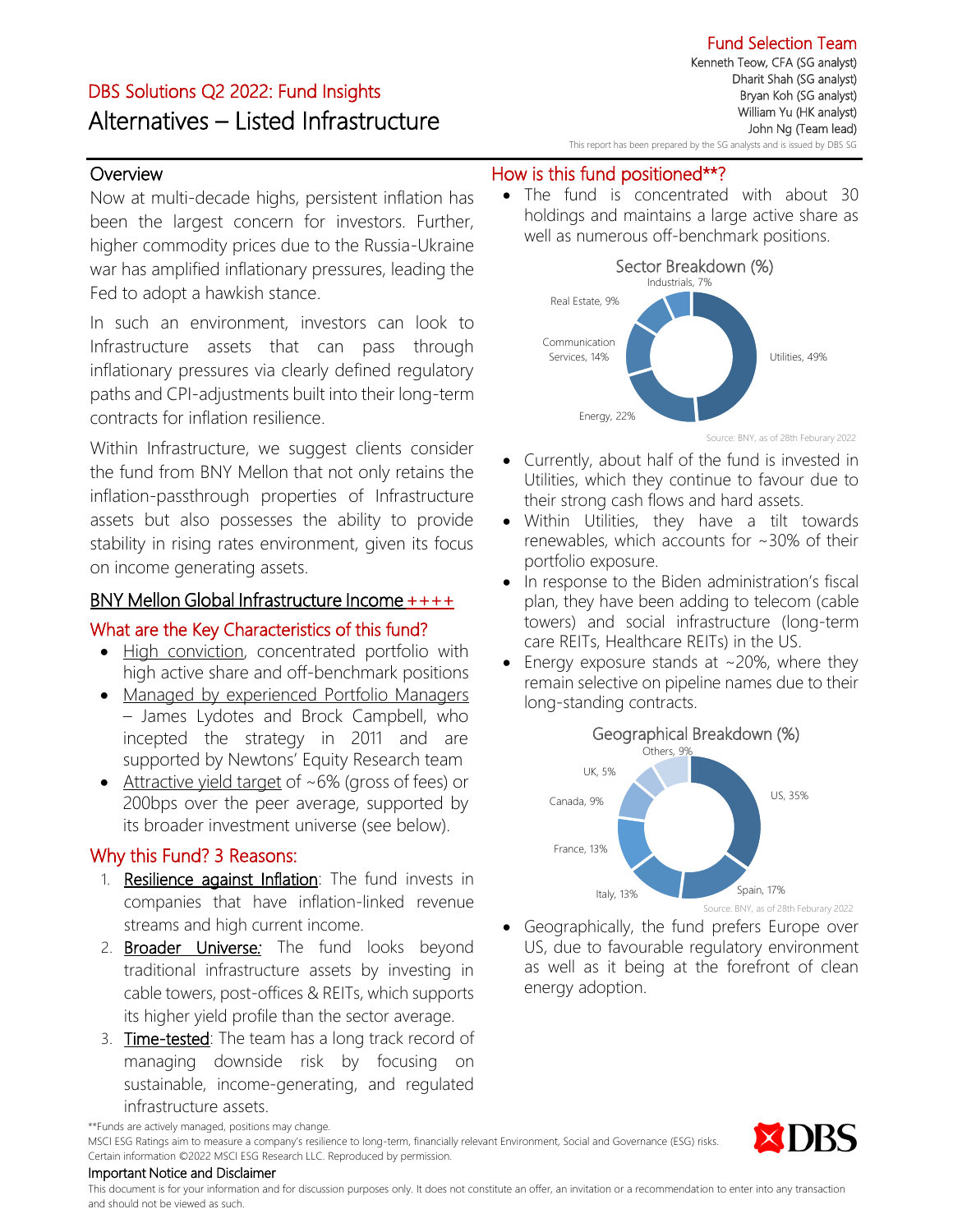- The fund's long-term underperformance is due to the drawdown in March-2020, as the indiscriminate market sell-off had a larger impact on the fund due to its high-conviction portfolio and European bias.
- More recently, the fund's defensive exposure to Utilities and off-benchmark exposure to Telecom infrastructure caused it to lag the benchmark. That said, we believe that the strategy's focus on regulatory-backed income generating assets will perform well in difficult markets.

| Performance as of 31 <sup>st</sup> March 2022 in US\$ | ۱M۱  |      | 6M    | 1YR   | 3YR <sup>A</sup> | <b>EVDA</b> |
|-------------------------------------------------------|------|------|-------|-------|------------------|-------------|
| BNY Mellon Global Infrastructure Income*              | 2.08 |      | 8.16  | 12.34 | 2.54             | 3.62        |
| iShares Global Infrastructure ETF                     | 551  | 6.88 | 11.90 | 15.54 | 7.20             | 6.87        |

Source: Morningstar ^Annualized

\*The Strategy was incepted in August 2011 while the UCITS vehicle was launched in July 2018. The performance numbers prior to UCITS inception are based on Newton Global Infrastructure Dividend Focus Equity Strategy.



Source: Morningstar / DBS. As of 31st March 2022

## What are the Key Risks of this fund?

- Concentration Risk: Fall in the value of a single investment may have a significant impact on the value of the Fund because it typically invests in a limited number of investments.
- Regulatory Risk: The value of investments in Infrastructure Companies may be negatively impacted by changes in the regulatory, economic, or political environment in which they operate.
- The fund is risk rated 4 on a 5-point scale. Risk rating 1-5 indicates the relative rating of potential loss; "1" being the lowest and "5" being the highest.
- For a comprehensive list of the fund's risks, please consult your RM or the fund's prospectus.

#### DBS Fund Selection Proposition

At DBS, our goal is to provide our clients with a holistic approach to managing your wealth. As investors seek to preserve, diversify and build their wealth, for many, mutual funds can be integral tools. Funds are diversified, efficient tools to access different global markets with the guidance of professional asset managers.

DBS Fund Selection Team (FST) is a dedicated group of professionals, committed to identifying high quality mutual funds which the team believes can add value for our clients. The team interviews the managers to form a research opinion on the funds and assigns a conviction rating to each. This is followed by on-going monitoring of the performance of the funds. The DBS FST Fund Rating encapsulates a qualitative assessment of the fund's competitive advantage relative to its peers.

#### DBS FST Fund Ratings

The DBS FST currently has research opinions on over 300 funds. The team reviews and assigns an appropriate rating to these funds.

This rating reflects the team's assessment of the fund's competitive advantage and represents the level of conviction that the team has with respect to the fund performing well relative to its peers and its assigned asset class benchmark over the next 18 to 36 months.

Investors should, however, note that the DBS FST Fund Rating is not a view on funds as an asset class nor is it a guarantee of a fund's performance.

| <b>Conviction Level</b> | Rating    |
|-------------------------|-----------|
| <b>Strong Positive</b>  | $+ + + +$ |
| <b>Positive</b>         | $++ +$    |
| Neutral                 | $++$      |
| Low Conviction          |           |



#### Important Notice and Disclaimer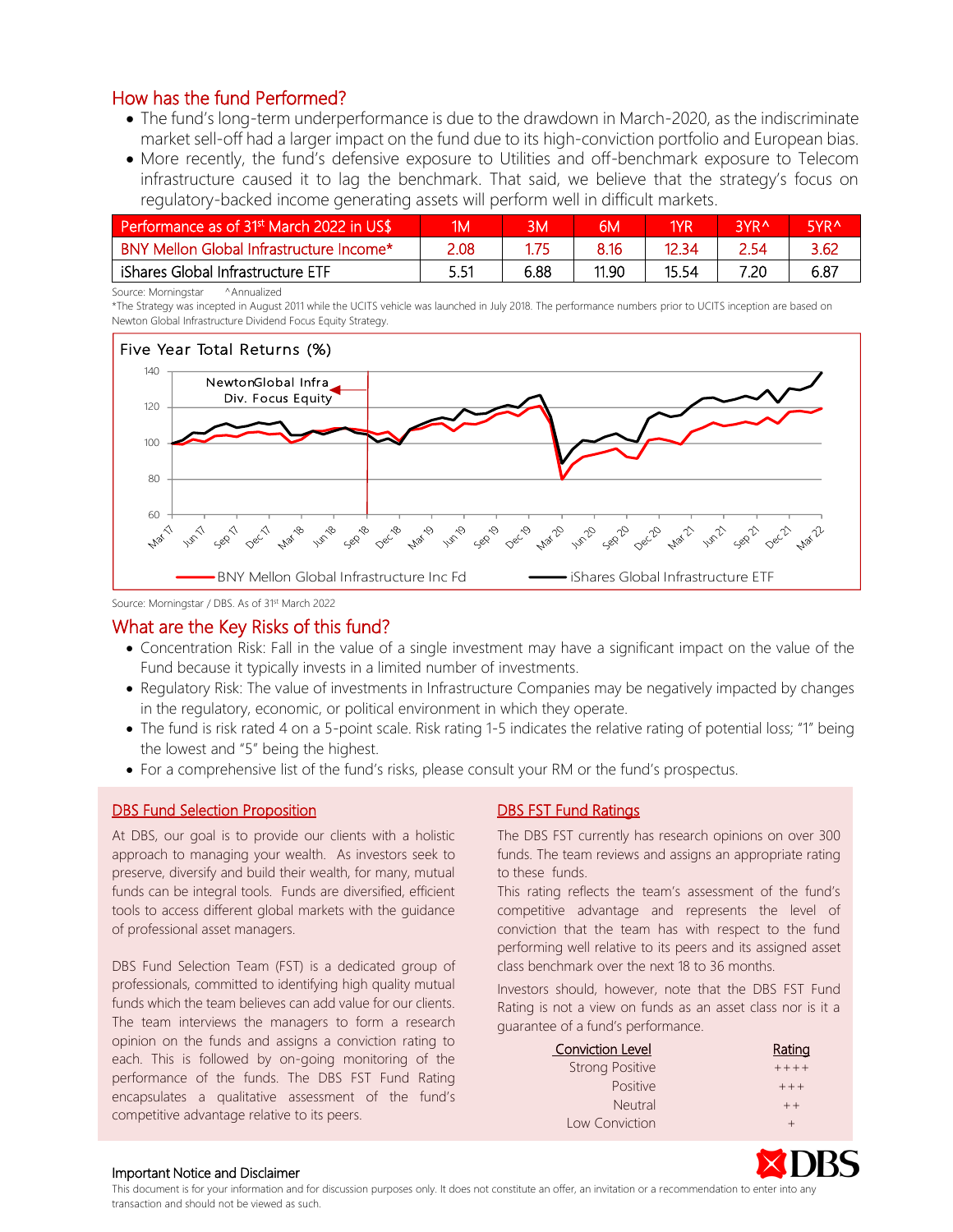#### Notes:

- 1. A qualitative approach is used to systematically analyse each fund's characteristics, risk and performance attributes to identify funds we believe could add value. Through interviews that we conduct with respective fund managers, 5 key areas are reviewed: People, Product, Process, Portfolio and Performance.
- 2. Fund performance are sourced from Morningstar Direct workstations and/or Bloomberg Terminals. 3-months, 6-months and 1-year performance returns are cumulative, while 3 and 5-years' performance returns are annualized. All data presented are as of 31<sup>st</sup> March 2022, or the closest available NAV date prior. Cumulative and annualized performance data are bid-to-bid, in USD terms, unless specified otherwise. The funds' relative performance against their appropriate benchmarks are provided, where applicable.
- 3. Standard deviation is a statistical measure of risk. The higher the standard deviation, the greater the volatility, therefore, the higher the potential risk. Approximately 68% of the annual total return of the fund is expected to range between +1 and -1 standard deviation from the annual average return, assuming a fund's return falls in a standard normal distribution.
- 4. Ratings assigned by DBS Fund Selection Team is on the basis of the team's assessment of the fund's competitive advantage and represents the level of conviction that the team has with respect to the fund performing well relative to its peers and its assigned asset class benchmark over the next 18 to 36 months. Investors should, however, note that the DBS FST Fund Rating is not a view on funds as an asset class nor is it a quarantee of a fund's future performance. A fund with high rating does not mean that it is suitable for all investors, and should not be considered as recommendations to buy or sell the relevant funds. Prospective investors should seek advice from a financial advisor regarding the suitability of the funds, taking into account their specific investment objectives, financial situation or particular needs before committing to invest in or purchase in any of the funds mentioned.

#### Disclaimers and Important Notes

This information herein is published by DBS Bank Ltd. ("DBS Bank") and is for information only. This publication is intended for DBS Bank and its subsidiaries or affiliates (collectively "DBS") and clients to whom it has been delivered and may not be reproduced, transmitted or communicated to any other person without the prior written permission of DBS Bank.

This publication is not and does not constitute or form part of any offer, recommendation, invitation or solicitation to you to subscribe to or to enter into any transaction as described, nor is it calculated to invite or permit the making of offers to the public to subscribe to or enter into any transaction for cash or other consideration and should not be viewed as such.

The information herein may be incomplete or condensed and it may not include a number of terms and provisions nor does it identify or define all or any of the risks associated to any actual transaction. Any terms, conditions and opinions contained herein may have been obtained from various sources and neither DBS nor any of their respective directors or employees (collectively the "DBS Group") make any warranty, expressed or implied, as to its accuracy or completeness and thus assume no responsibility of it. The information herein may be subject to further revision, verification and updating and DBS Group undertakes no responsibility thereof.

All figures and amounts stated are for illustration purposes only and shall not bind DBS Group. DBS Group does not act as an adviser and assumes no fiduciary responsibility or liability for any consequences, financial or otherwise, arising from any arrangement or entrance into any transaction in reliance on the information contained herein. The information herein does not have regard to the investment objectives, financial situation and particular needs of any specific person. In order to build your own independent analysis of any transaction and its consequences, you should consult your own independent financial, accounting, tax, legal or other competent professional advisors as you deem appropriate to ensure that any assessment you make is suitable for you in light of your own financial, accounting, tax, and legal constraints and objectives without relying in any way on DBS Group or any position which DBS Group might have expressed in this document or orally to you in the discussion.

Companies within the DBS Group or the directors or employees of the DBS Group or persons/entities connected to them may have positions in and may affect transactions in the underlying product(s) mentioned. Companies within the DBS Group may have alliances or other contractual agreements with the provider(s) of the underlying product(s) to market or sell its product(s). Where companies within the DBS Group are the product provider, such company may be receiving fees from the investors. In



#### Important Notice and Disclaimer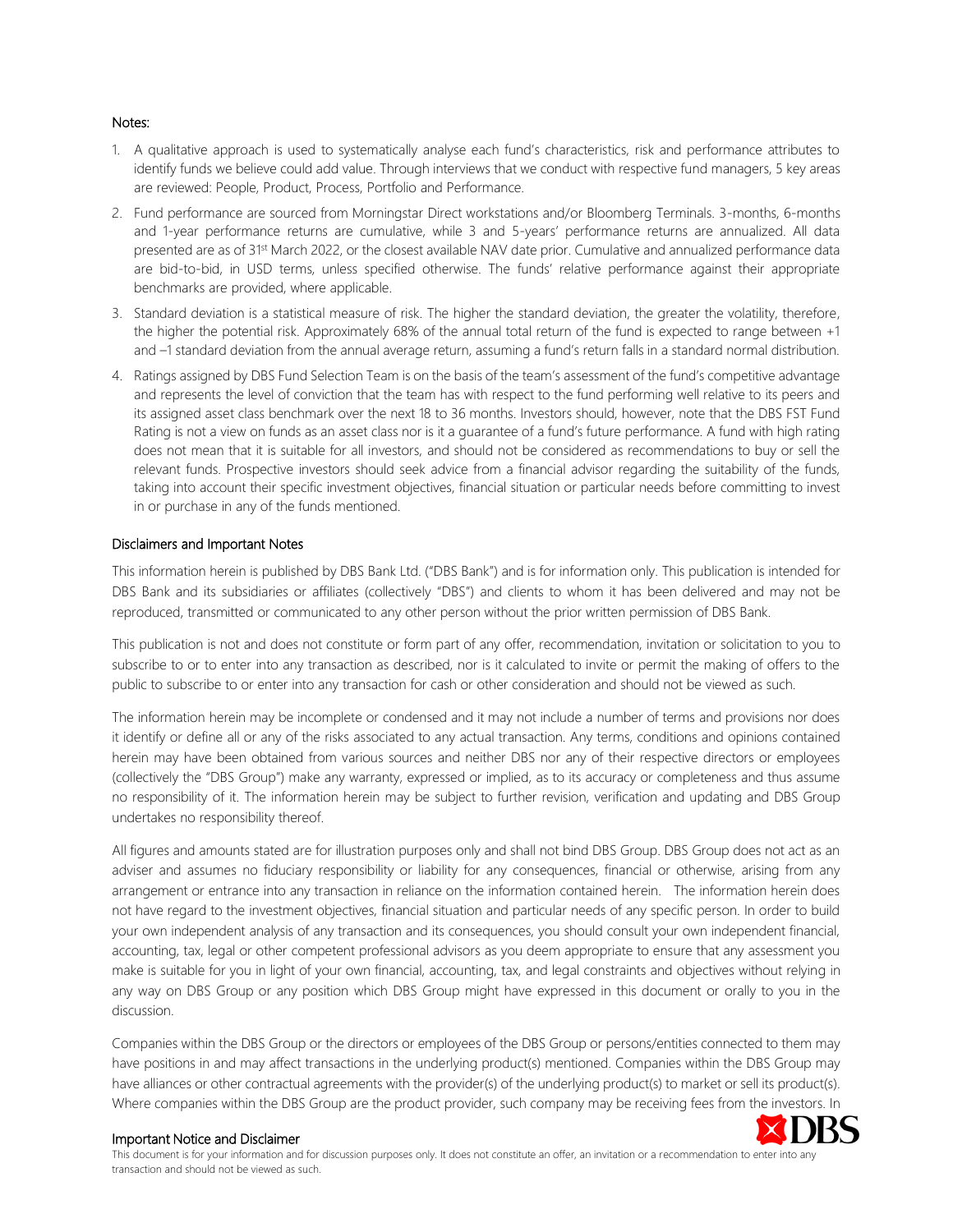addition, companies within the DBS Group may also perform or seek to perform broking, investment banking and other banking or financial services to the companies or affiliates mentioned herein.

This publication may include quotation, comments or analysis. Any such quotation, comments or analysis have been prepared on assumptions and parameters that reflect our good faith, judgement or selection and therefore no warranty is given as to its accuracy, completeness or reasonableness. All information, estimates, forecasts and opinions included in this document or orally to you in the discussion constitute our judgement as of the date indicated and may be subject to change without notice. Changes in market conditions or in any assumptions may have material impact on any estimates or opinion stated.

Prices and availability of financial instruments are subject to change without notice. Any information relating to past performance, or any future forecast based on past performance or other assumptions, is not necessarily a reliable indicator of future results. Future results may not meet our/ your expectations due to a variety of economic, market and other factors.

This publication has not been reviewed or authorised by any regulatory authority in Singapore, Hong Kong, Dubai International Financial Centre, United Kingdom or elsewhere. There is no planned schedule or frequency for updating research publication relating to any issuer.

If this publication has been distributed by electronic transmission, such as e-mail, then such transmission cannot be guaranteed to be secure or error-free as information could be intercepted, corrupted, lost, destroyed, arrive late or incomplete, or contain viruses. The sender therefore does not accept liability for any errors or omissions in the contents of the Information, which may arise as a result of electronic transmission. If verification is required, please request for a hard-copy version.

The investment product(s) mentioned herein is/are not the only product(s) that is/are aligned with the views stated in the research report(s) and may not be the most preferred or suitable product for you. There are other investment product(s) available in the market which may better suit your investment profile, objectives and financial situation.

This publication is not directed to, or intended for distribution to or use by, any person or entity who is a citizen or resident of or located in any locality, state, country or other jurisdiction where such distribution, publication, availability or use would be contrary to law or regulation.

#### REGULATORY DISCLOSURES

#### Analyst Certification

- 1. The research analyst(s) primarily responsible for the content of this research report, in part or in whole, certifies that the views about the companies and their securities expressed in this report accurately reflect his/her personal views. The analyst(s) also certifies that no part of his/her compensation was, is, or will be, directly or indirectly, related to specific recommendations or views expressed in the report. The research analyst(s) primarily responsible for the content of this research report or his associate has financial interests<sup>1</sup> in relation to an issuer or a new listing applicant that the analyst reviews.
- 2. DBS Group has procedures in place to eliminate, avoid and manage any potential conflicts of interests that may arise in connection with the production of research reports. The research analyst(s) responsible for this report operates as part of a separate and independent team to the investment banking function of the DBS Group and procedures are in place to ensure that confidential information held by either the research or investment banking function is handled appropriately. There is no direct link of DBS Group's compensation to any specific investment banking function of the DBS Group.

<sup>&</sup>lt;sup>1</sup> Financial interest is defined as interests that are commonly known financial interest, such as investment in the securities in respect of an issuer or a new listing applicant, or financial accommodation arrangement between the issuer or the new listing applicant and the firm or analysis. This term does not include commercial lending conducted at arm's length, or investments in any collective investment scheme other than an issuer or new listing applicant notwithstanding the fact that the scheme has investments in securities in respect of an issuer or a new listing applicant.